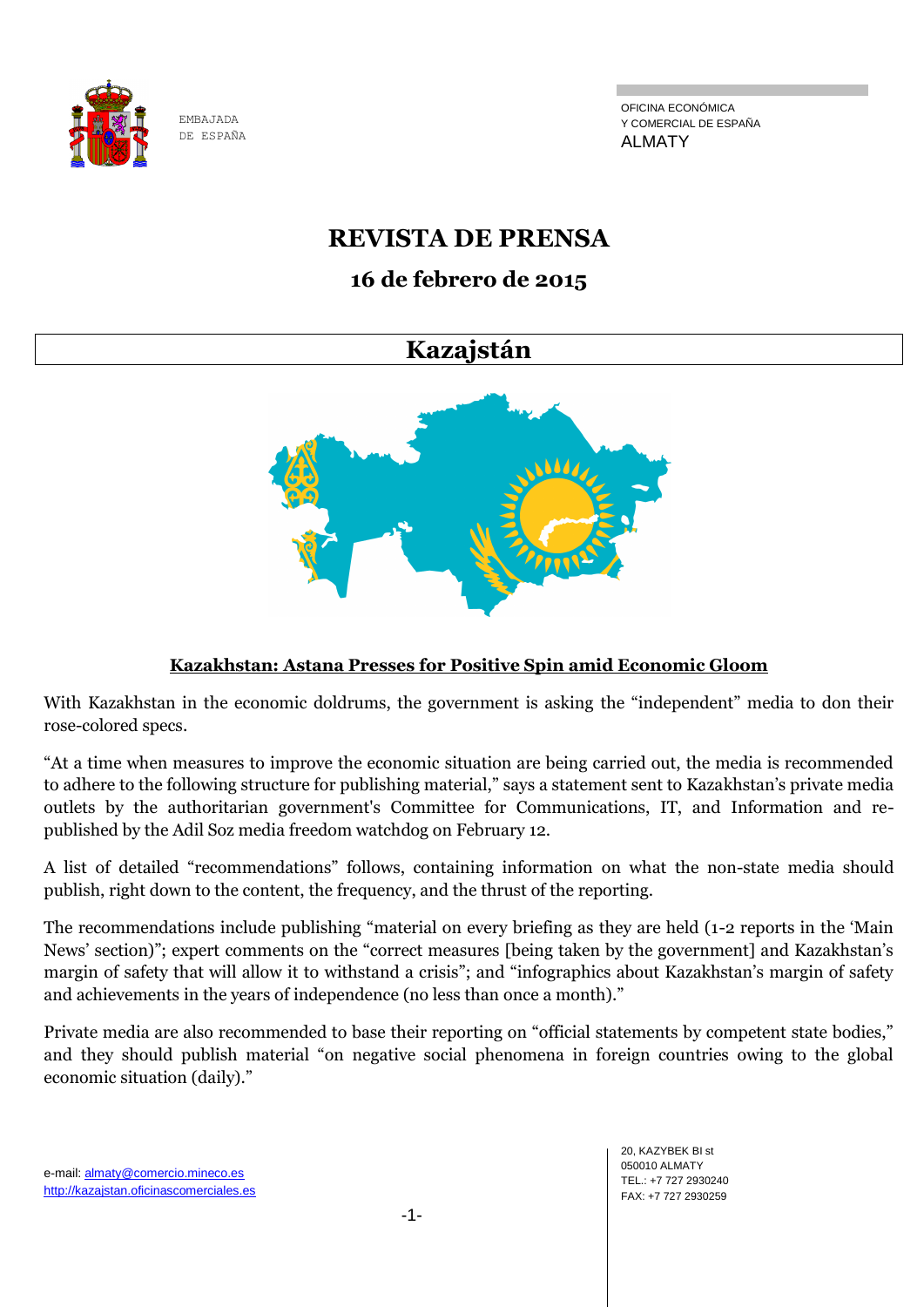

With Kazakhstan facing its worst economic outlook for six years owing to a slump in oil prices and a regional slowdown emanating from sanctions-hit Russia, President Nursultan Nazarbayev this week ordered spending cuts of some \$3.8 billion (or 10 percent of the previously planned budget expenditure for this year)—even while insisting Kazakhstan is not in an economic crisis.

To counter all this economic doom and gloom, the private media has also been "recommended" to report on events that will promote a feel-good mood: from this year's celebrations of 550 years of Kazakh statehood and the 70th anniversary of the end of World War II, to plans for Astana to host the EXPO 2017 international exhibition in two year's time.

According to research published in late 2013, the government already directs state media subsidies to produce positive spin, but issuing detailed "recommendations" to the private media – which, unlike state media, are supposed to be independent of government interference – marks a new departure in micromanaging the message.

Fuente: eurasianet

### **Almaty 2022: IOC Evaluation Commission Day 2 - The City Experience**

#### **Almaty, February 15, 2015**

Day 2 of the IOC Evaluation Commission visit in Almaty:

HE Idrissov, Yerlan, Minister of Foreign Affairs of the Republic of Kazakhstan opened the session and reiterated full support of the Government. Theme briefings on Accommodation, followed by Transport, Media Operations and part 2 of the Sports & Venues theme were conducted. A venue tour of the City Zone held in the afternoon demonstrated the compactness of the Games Concept.

The Minister of Foreign Affairs of the Republic of Kazakhstan, Yerlan Idrissov, opened Day 2 with welcome remarks as the International Olympic Committee's Evaluation Commission continued its assessment of Almaty's bid to host the Olympic and Paralympic Winter Games in 2022. The Minister reaffirmed full government support of the bid stating, "I am here today to confirm the full support of the Government of Kazakhstan to the Almaty 2022 Olympic and Paralympic Games bid. Our Bid Proposal is fully aligned with our country's long-term Strategic Plan -'Kazakhstan 2050 Strategy'. He closed his welcome address saying, "In Almaty they say to improve your vision you must look to the mountains. I hope that our mountains help with your vision and allow you to see the true capabilities of this great city and my hometown, Almaty. It is an honour to have the IOC Evaluation Commission here - we hope to see a lot more of you over the next seven years."

Timur Dossymbetov, long-standing Secretary General represented the National Olympic Committee (NOC) of Kazakhstan discussed the Sport and Venues theme. Also presenting today were Rashida Shaikenova, the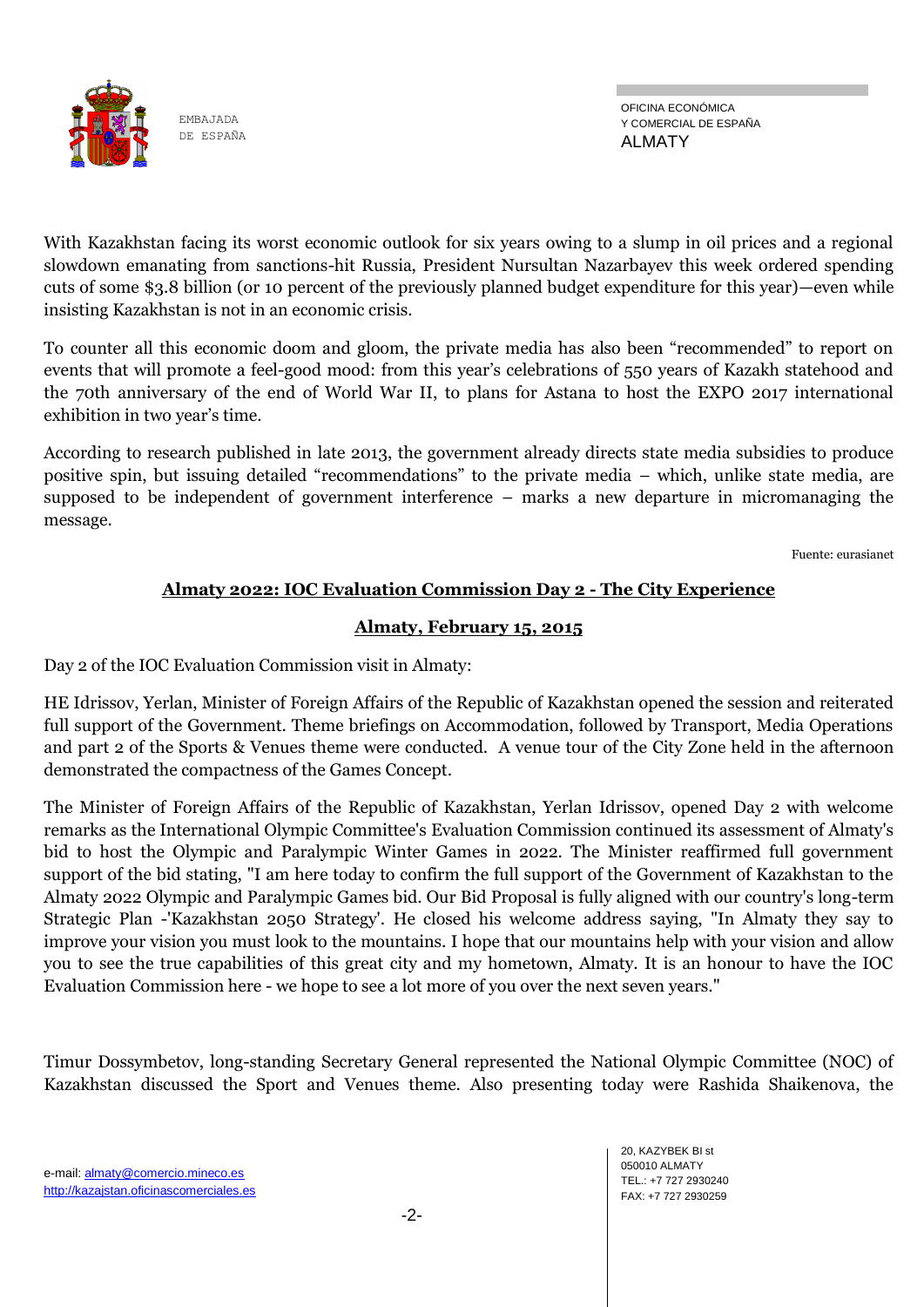

OFICINA ECONÓMICA Y COMERCIAL DE ESPAÑA ALMATY

President of the Kazakhstan Tourism Association, Aset Asavbayev, the Chairman of the Transport Committee of the Ministry of Investments and Development, and the senior leadership of the bid committee.

Almaty 2022 discussed its plans on the Candidature File themes Accommodation, Transportation, Media Operations, in addition to the second of three Sport and Venue presentations.

After the morning briefing session, members of the IOC Evaluation Commission visited the venues within the City Zone, which included the Ice Palace, Central Stadium, Baluan Sholak Sports Palace, Medals Plaza site, and the Sunkar Precinct. Venues visited within the Sunkar Precinct include, the Sliding Centre, the world-class and stunning Ski Jumping Centre and Nordic Combined arenas.

"The City Zone is extremely compact and demonstrates our vision of keeping the athlete experience at the forefront of our planning," said Andrey Kryukov, Vice Chairman of the Bid. He added, «Yesterday we had the opportunity to showcase the Nordic and Alpine Venues. With the Tian Shan Mountains as a backdrop, our snow covered peaks displayed true winter wonderland appeal. Today the venues in the City Zone served as a platform to showcase our young and vibrant city and our ability to execute an efficient, compact venue plan. In less than four hours we managed to visit all five city venues including a 30- 40 min presentation at ever site".

Almaty is Kazakhstan's largest city and a major historical, educational, cultural and commercial centre in Central Asia. Accommodation is the lynchpin within the tourism industry in Kazakhstan. As a result, Almaty benefits from a broad range of modern, luxury and business hotels and numerous spa and wellness hotels. "Over the last decade the tourism industry in Kazakhstan has truly boomed,"said

Rashida Shaikenova, President of Kazakhstan´s Tourism Association.

Shaikenova continued, "In 2011 we were the joint hosts with Astana of the Asian Winter Games -an event that saw two million spectators come together in the City. We hosted them, easily. Now we are looking forward to 2017 when we will host the Winter Universiade and an estimated 5,000 athletes from around the world. Hosting the Olympic and Paralympic Games in 2022 would be tremendous. We will be prepared! Almaty's population will be happy and pleased to welcome guests and friends from all over the world. "

Aset Asavbayev, Chairman of the Transportation Committee for the Ministry of Investment and Development and Elena Yerzakovich, City of Almaty Transport Advisor briefed the Evaluation Commission on the Candidature File Transport theme. Centring on the athletes' experience, Asavbayev said, "Our main priority is to safely move athletes from village to venue and back again every day.No Almaty 2022 venue is more than a 33-kilometre drive away from the Olympic Village. This means an average village-to-venue travel time of approximately 15 minutes."

Asavbayev further discussed the City of Almaty's existing transportation infrastructure. He said, "The City's excellent, existing public transport network will be complemented by a highly efficient hub to venue shuttle bus system from spectators and workforce."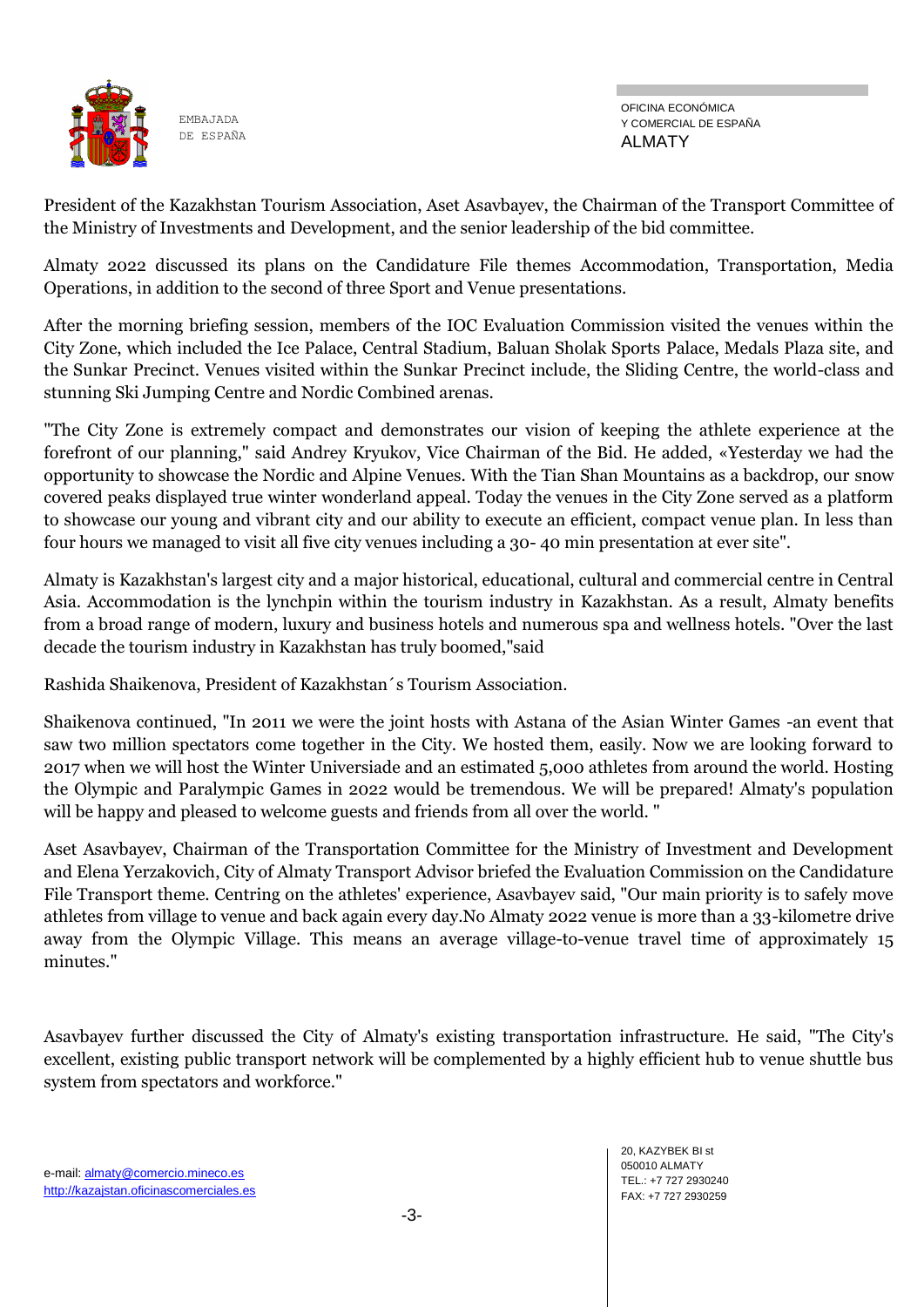

OFICINA ECONÓMICA Y COMERCIAL DE ESPAÑA ALMATY

Almaty 2022 would offer the largest five-hour fly time population catchment for a Winter Games. Yerzakovich discussed Almaty Airport's size and capabilities stating, "In 2014, it served 4.3 million passengers and has a daily capacity of approximately 40,000 passengers. ALA already has major winter sports experience. It was the gateway airport for the 2011 Asian Winter Games.

The 2017 Winter University Games will also provide us with another opportunity to ensure smooth airport operations."

Almaty 2022 understands and appreciates the importance - to the Olympic Movement - of excellent games-time media operations and the resulting worldwide media coverage. Ruslan Zhemkov, Media Advisor to the Almaty 2022 bid and Denis Vykhodtsev, Almaty 2022 Broadcast Expert reviewed compact and simple media operations and media facilities that tailor to every need. Denis Vykhodtsev said, "The media-facility-mix in Olympic City will provide a convenient, efficient and effective working environment for accredited media during the Games."

All but three venues can be reached in less than 30 minutes from the IBC/MPC transport mall by the media transport system. And the longest travel time is 39 minute. Vykhodtsev further stated, "Adding to the convenience and efficiency of this plan these Media facilities also sit adjacent to the IOC Hotels, the Almaty Olympic Arena, the Curling Arena and the Olympic Village. The compact nature of the overall Almaty 2022 venue concept not only benefits the media with short travel times within the two Zones - but also between the Zones.

"Day 2 was fantastic," said bid Vice Chairman, Andrey Kryukov. He added,"We had an excellent opportunity to continue our dialogue with the IOC and exchange information. I am very pleased with Almaty's second day of its first-ever IOC Evaluation Commission visit."

Fuente: sportsfeatures

## **Kazakh Central Bank Governor speaks tenge liquidity and de-dollarization**

Governor of the National Bank of Kazakhstan Kairat Kelimbetov spoke about the tenge liquidity, de-dollarization of the Kazakh economy and the ruble, Tengrinews reports.

"How much tenge liquidity is needed in the short term - 3-6 months? Together with the banks we have calculated it to be between 500 billion (\$2.7 billion) and 1 trillion tenge (\$5.4 billion)," Kelimbetov said in a brief at the Central Communications Service headquarters in Astana on February 12.

According to the head of the National Bank, this amount will be covered through purchase of bonds of secondtier banks by the Single Pensions Fund and providing more than 250 billion (\$1.35 billion) tenge to banks through the Distressed Assets Fund.

"60 billion tenge (\$320 million) will be provided through monetary and interest rate swap through the Development Bank of Kazakhstan, about 80 billion tenge (\$430 million) through KazAgro. Also we intend to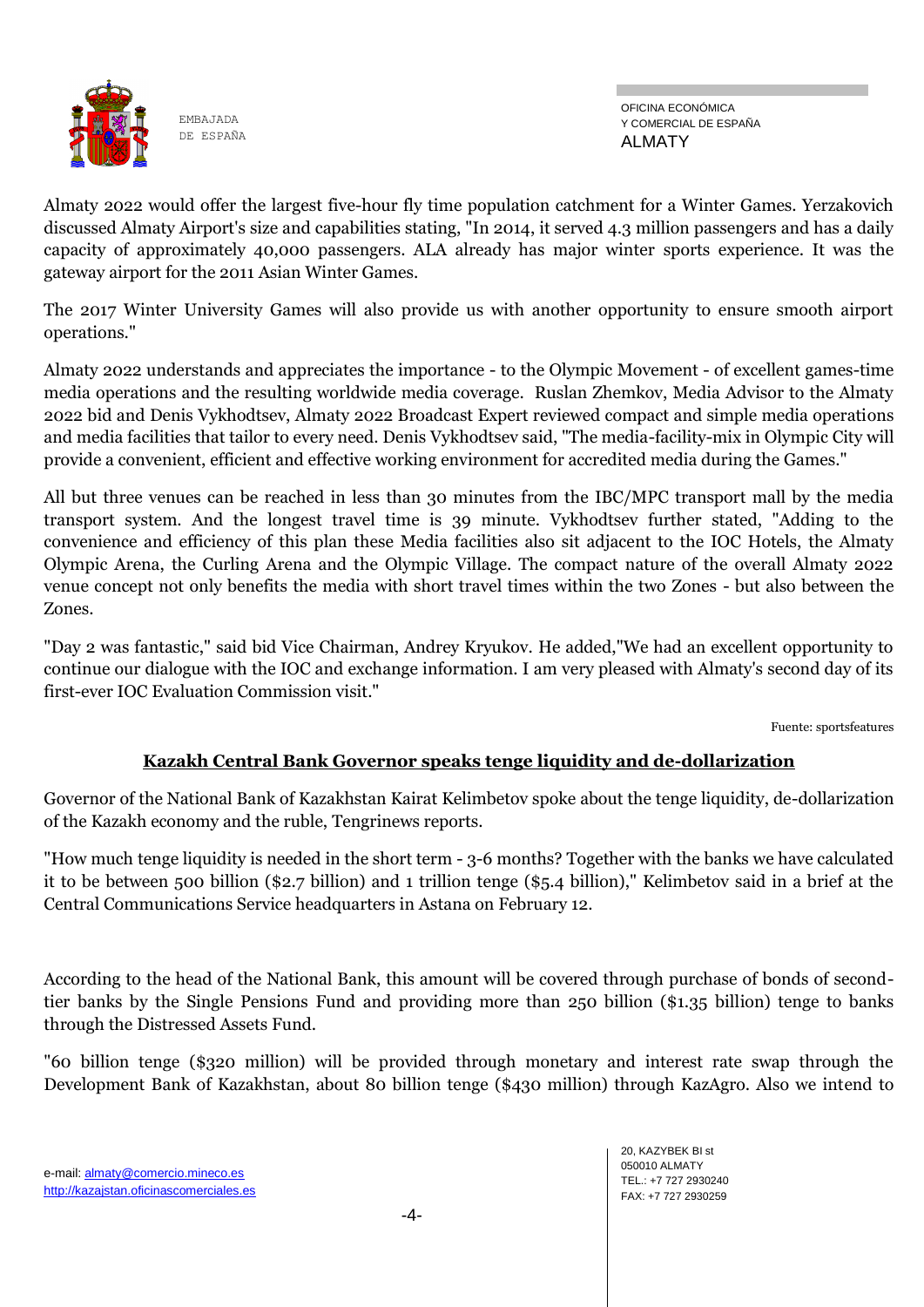

make swaps with the European Bank for Reconstruction and Development and the Asian Development Bank to provide long-term and medium-term liquidity," he said.

According to him, every day the banks are provided with around \$2.5 billion in tenge at 15 percent. "We plan to lower the rate, we will expand collateral obligations and the volumes may also be increased," Kelimbetov said.

The Governor of the National Bank also spoke about the plans to de-dollarize the Kazakh economy.

"An important task vested on us by the President of Kazakhstan, is taking measures to de-dollarize our economy. We are currently finishing the work, and in the beginning of next week we are planning to adopt a joint action plan together with the government for de-dollarization of the economy. These are medium-term measures that imply a change in the legal and regulatory work and generally the change of attitude towards the tenge as a measure of value and payment arrangements," the Governor said.

He noted that there was no fit-all prescriptions for de-dollarization in the world. "There is a standard set. It, for example, includes bringing more order into the payment for expensive purchases, such as real estate and cars. And in accordance with the law, if it is a non-cash payment, it should be carried out only in the national currency - the tenge," he said.

Kelimbetov also noted that there was no need to return to the previous parity ratio of tenge and ruble amid the 80% devaluation of the Russian ruble.

"The big question that many enterprises in our country are raising today is the question of competitiveness and the issue of tenge liquidity. Many different proposals have been discussed over the last 6 months, including the one to go back to the previous tenge-ruble parity. In our view, such proposals have no ground," he said.

The head of Kazakhstan's central bank pointed out that last year's exchange rate adjustment (nearly 20% devaluation of the tenge in February 2014) created a certain margin of safety. "In 2014, foreign exchange reserves increased. In January last year they equaled to 24 billion (\$130 million), then on 1 January 2015 they reached nearly 29 billion (\$156 million), that is, we have broken that trend observed in 2011-2013, when gold reserves of the National Bank decreased from 37 billion to 23 billion. Also, last year, imports fell, and in general we successfully tacked the tension and devaluation expectations that had formed during the preceding years," he added.

Kelimbetov informed that budgetary programs and quasi-public sector plans would be supported by measures in the fiscal and industrial trade policy of Kazakhstan to the benefit of domestic businesses.

Fuente: tengrinews

#### **Imports of Russian products to Kazakhstan to be discussed at special bilateral meeting**

Imports of Russian products to Kazakhstan is to be discussed at a special bilateral meeting of representatives of the two nations, with the time of the meeting to be agreed on shortly, Russia's RIA Novosti reported February 15, citing Andrei Slepnev, Minister of Trade of the Eurasian Economic Committee.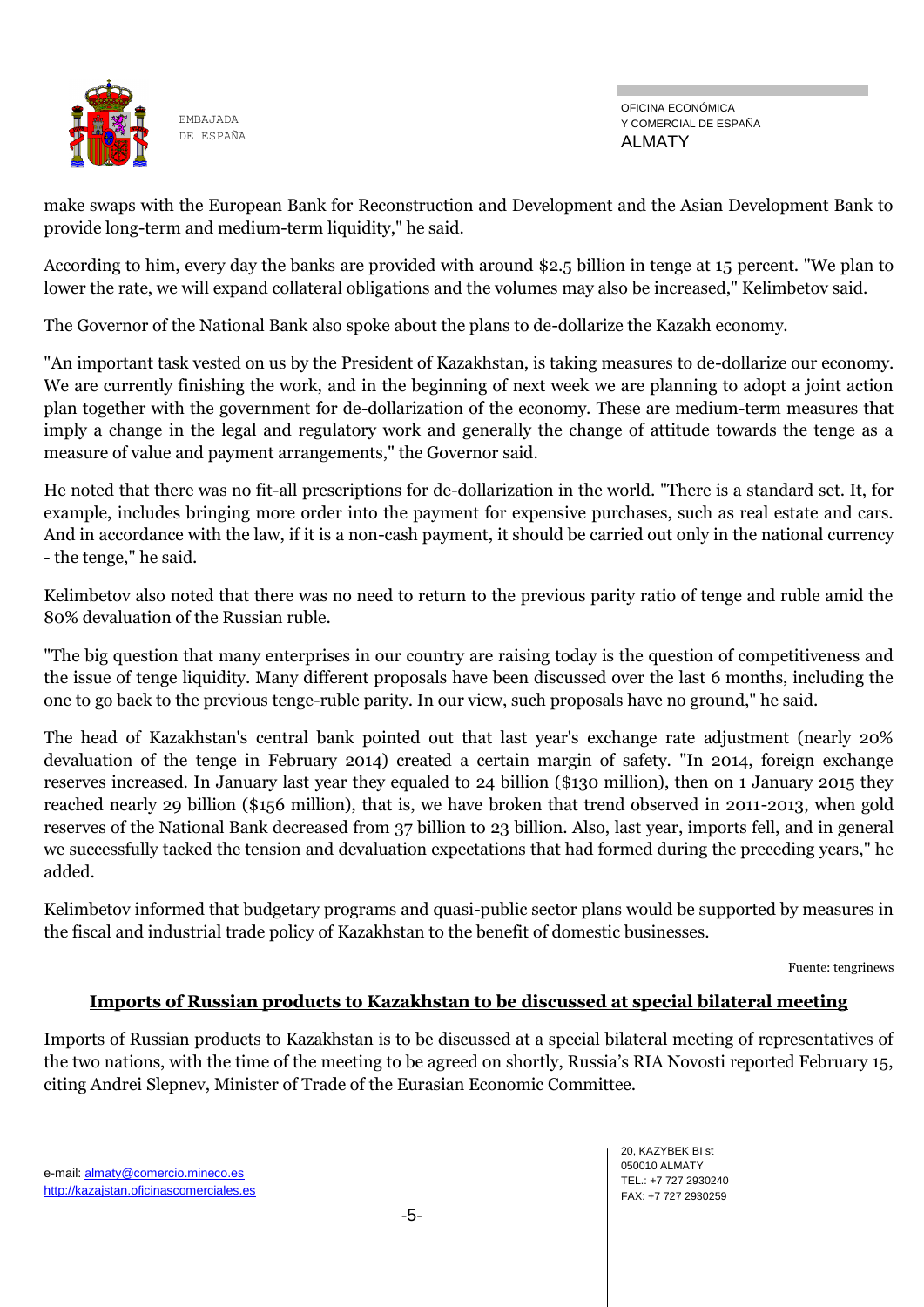

OFICINA ECONÓMICA Y COMERCIAL DE ESPAÑA ALMATY

Last week Russia's Kommersant Newspaper reported, citing a source in the country's Agriculture Ministry, that Kazakhstan might ban or limit imports of a number of Russian products to Kazakhstan.

According to the source, some foodstuffs produced in Russia have become too cheap in the wake of the Russian rouble sharp devaluation and are posing a threat to Kazakhstan-made products.

Besides, the publication reported that Astana was allegedly insisting on introducing a ban on imports of cars and car batteries, petroleum products, some construction materials.

However, Kazakhstan's Fiirst Vice PM Bakytzhan Sagintayev and Russia's Agriculture Minister Nikolai Fyodorov refuted such speculations later.

Earlier Rakhim Oshakbayev, Vice Chairman of the Atameken National Chamber of Entrepreneurs announced that the two sides were expected to discuss a possible ban on imports of cars and foul meat February 6.

However, according to Andrei Slepnev, Minister of Trade of the Eurasian Economic Committee, the issue hadn't been on the agenda at the sitting of the Eurasian Intergovernmental Council February 6.

"Both sides are looking for ways to tackle issues arising amidst the current economic situation", he said when asked if Kazakhstan had notified the Eurasian Economic Committee or the Russian side on its alleged intentions to restrict imports from Russia.

Fuente: tengrinews

## **Kazakhstan downs January oil production by 2.4%**

Kazakhstan has produced 5.753 thousand ton of crude oil in January of this year, which is 2.4% less than in January 2014, reports the Statistics Committee of the Ministry of National Economy of the country.

During the same month of the year, the country's gas condensate production amounted to 1,114.2 thousand tons - a 4.1% more than in January 2014.

1,999,700,000 m3 of natural gas was produced in the country making it 10.3% more than in January 2014.

Fuente: akipress

-6-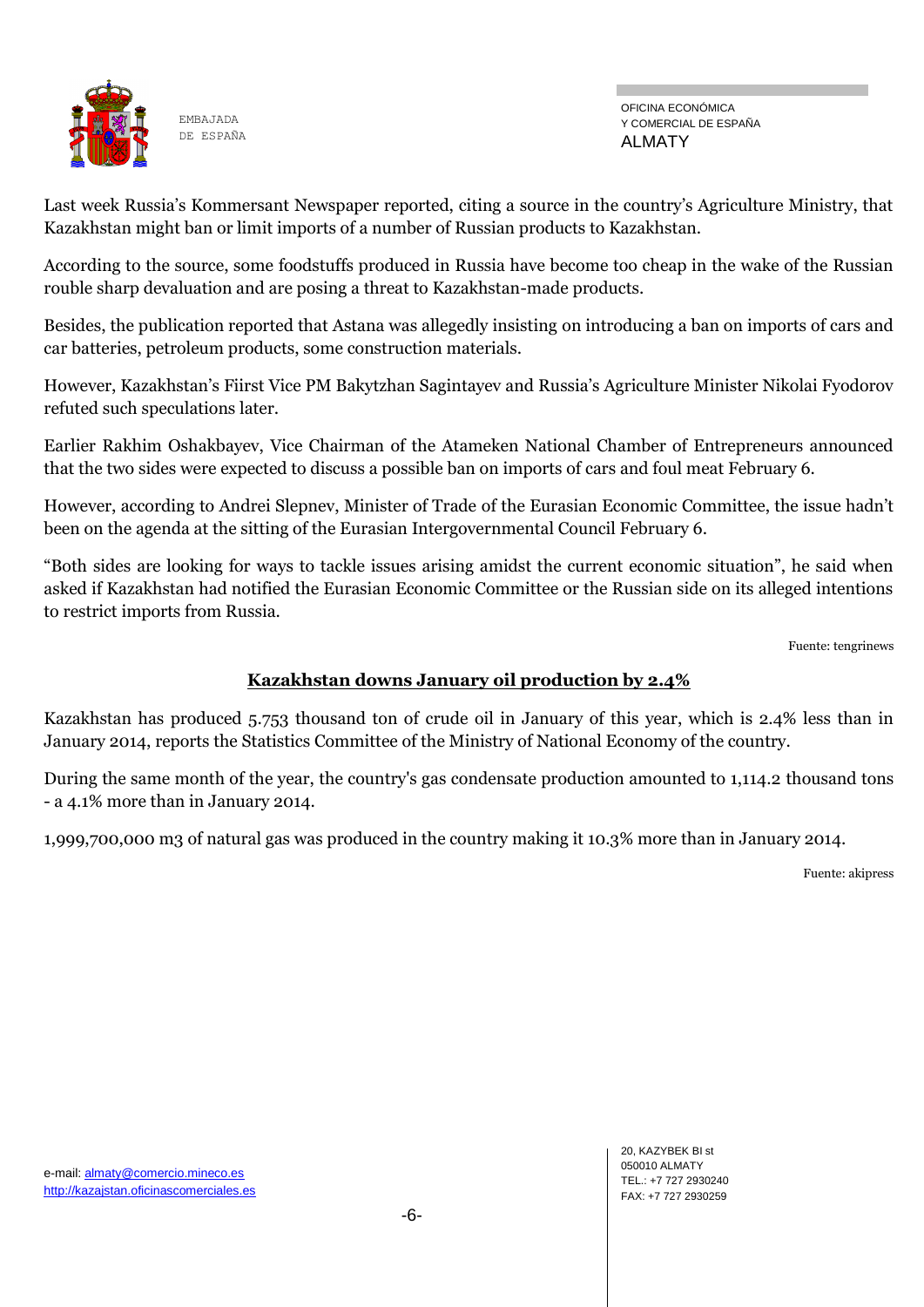

#### **KazAgro, World Bank discuss cooperation issues**

Bishkek (AKIpress) - Astana hosted meeting of the KazAgro Holding and the World Bank representatives.

The discussion focused on trends of agriculture development in the world and issues of industry development in Kazakhstan. In addition, the parties discussed the prospects of cooperation in the diversification of agricultural sector of the republic and its adaptation to climate change. WB delegation was led by Mark Cackler, Manager of the Agricultural and Rural Development Department of the World Bank.

Acting Chairman of the Executive Board of KazAgro Dauren Mahazhanov told the guests about the existing funding mechanisms of domestic agriculture, the main directions of Agribusiness 2020 program, subsidy system, as well as key priorities for further development of the group of companies of National holding.

The parties spoke about the coincidence of positions on many issues of both global and Kazakhstan agriculture development. Touching upon the prospects of cooperation, Kazakhstan Holding has expressed interest in the direction of long-term funding, as well as assistance in the development of technical support in the agricultural sector of the republic of network of loan partnerships. This is one of the activities of the holding to ensure maximum availability of financing for Kazakhstan agricultural producers.

Business contacts between representatives of KazAgro and the World Bank will be continued to establish mutually beneficial partnership relations.

Fuente: akipress

### **EuroGUS brings wind turbines to the East**

The German logistics provider EuroGUS is expanding its range of services to include transportation for complete wind turbines to the CIS countries. The company is responding to the rising demand from the wind power industry.

EuroGUS (link is external) has been providing freight transport and vehicle transfers to Russia and the CIS since 2010. The company is now also offering heavy and oversized transports. EuroGUS began offering its new service in June 2014. One of the company's first contracts was for transporting two wind turbines to Kazakhstan (link is external). In December 2014, an additional system was transported to Belarus. The market for used wind turbines that are repowered in Germany is growing, particularly in Kazakhstan, Uzbekistan and Belarus.

Transporting the special cargo safely requires considerable logistical finesse as well as detailed planning. Roads, curves, bridges and potential bottlenecks all need to be checked. Special guidelines apply to oversized transports. Each special transport requires numerous permits and approvals from government authorities and also has to be accompanied by BF2 / BF3 escort and police vehicles. "We know from experience what is important for oversized transports. We also have good contacts to the authorities and do not have to overcome language barriers," says Denis Rayzman, managing director and owner of EuroGUS.

Fuente: sunwindenergy

20, KAZYBEK BI st 050010 ALMATY TEL.: +7 727 2930240 FAX: +7 727 2930259

e-mail: almaty@comercio.mineco.es http://kazajstan.oficinascomerciales.es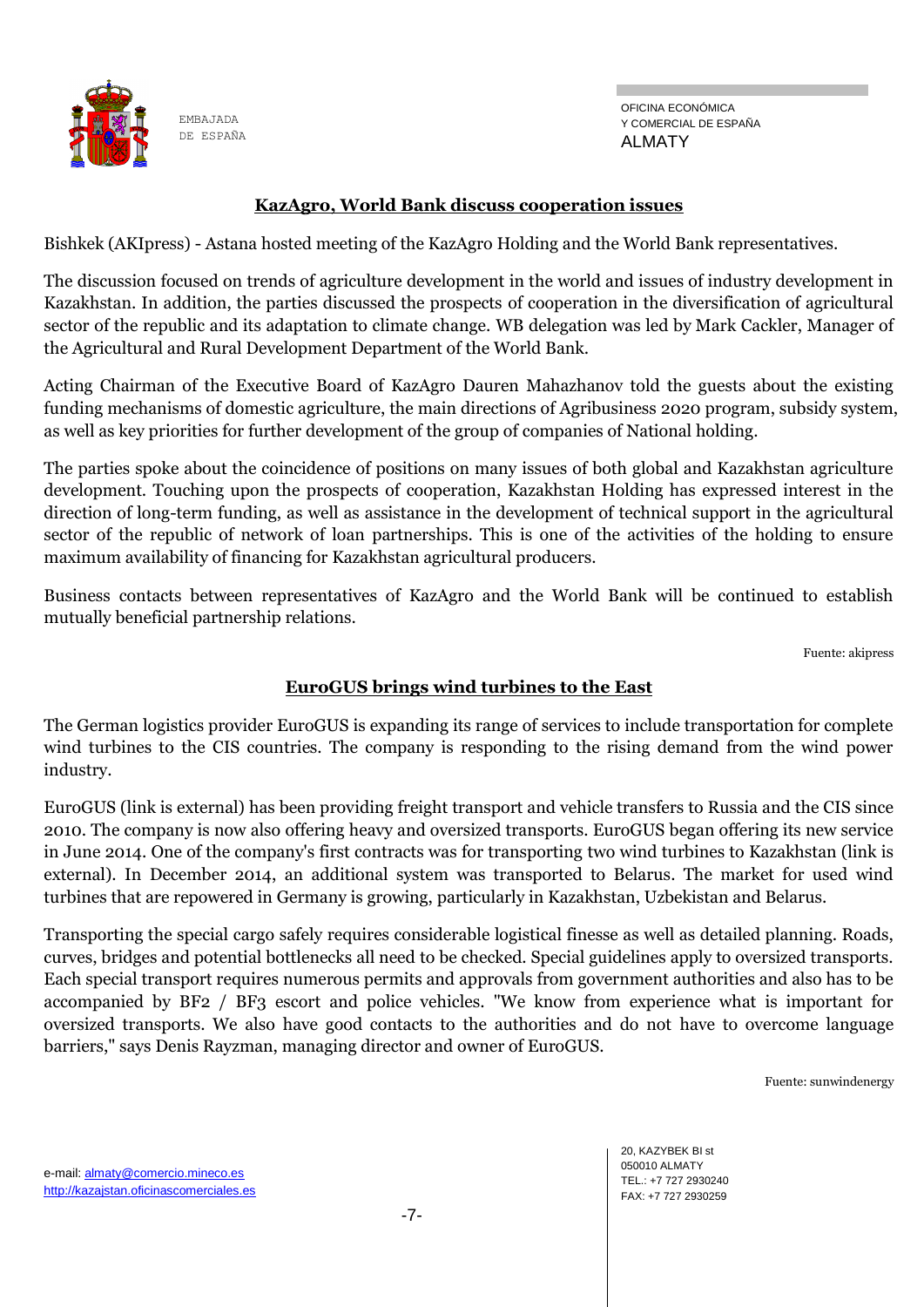

OFICINA ECONÓMICA Y COMERCIAL DE ESPAÑA ALMATY

#### **Kazakhstan: Local Ethnic Conflict Exposes National Fault Lines**

"Kazakhstan is a land of unity and accord," reads the billboard looming over the highway to the southern village of Bostandyk, which was hit by ethnic clashes between the Kazakh and Tajik communities last week.

Four days after the unrest the area was still under lockdown by security forces, with the Internet shut off. Though the conflict was localized and tensions quickly faded, the episode shows just how suddenly ethnic violence can grow out of control. With neighboring Russia having recently rewritten the rules for intervening to protect its ethnic kin abroad, Astana is especially sensitive about ethnic frictions. Russians, after all, make up a sizable minority in Kazakhstan.

Events on the ground in South Kazakhstan Region on February 5 are little disputed. "There were two close friends, a Tajik and a Kazakh," Tajik community elder Umurdin Nazhmiddinov explained. "They had a fight and the Tajik pulled a knife on the other, as a result of which the other died."

Nazhmiddinov was speaking to EurasiaNet.org in a teahouse near the victim's family home in Yntymak, where relatives were mourning while hordes of riot police and plainclothes security agents patrolled the streets.

It was from here that enraged residents, intent on revenge, set off for the adjoining village of Bostandyk – which is predominantly ethnic Tajik – after the funeral on February 5, rampaging through the streets, setting vehicles and houses alight, and hurling stones through windows.

No casualties were reported, but a dozen damaged houses and several burned-out trucks and cars on the potholed streets testify to the disorder, unusual in a country that prides itself on social stability.

The killing of Bakytzhan Artykov was sparked by a dispute over a greenhouse rental, which local authorities insist was a "domestic" incident. The situation has stabilized now that the suspect, Navmidin Narmetov, has been arrested and his family has left the village, authorities say.

But voicing a view prevailing in both communities, Bostandyk resident Suhrob (a pseudonym—like most interviewees, he declined to use his real name) says the row "was just the spark."

Nervous of publicly discussing the taboo topic of ethnic frictions, Suhrob spoke to EurasiaNet.org in a cloak-anddagger interview conducted in a car, because "we're under the watchful gaze of the security forces."

"Let the guilty man be punished, but it's as if the fault is all of ours. I'm a Tajik so I'm guilty before all Kazakhs," said Suhrob, whose house and car were damaged in the violence.

Like multi-ethnic Kazakhstan itself, the south, near the border with Uzbekistan, is a melting pot, with the majority Kazakhs living alongside minorities including Uzbeks, Uighurs, Tajiks, Tartars, Russians, and Koreans.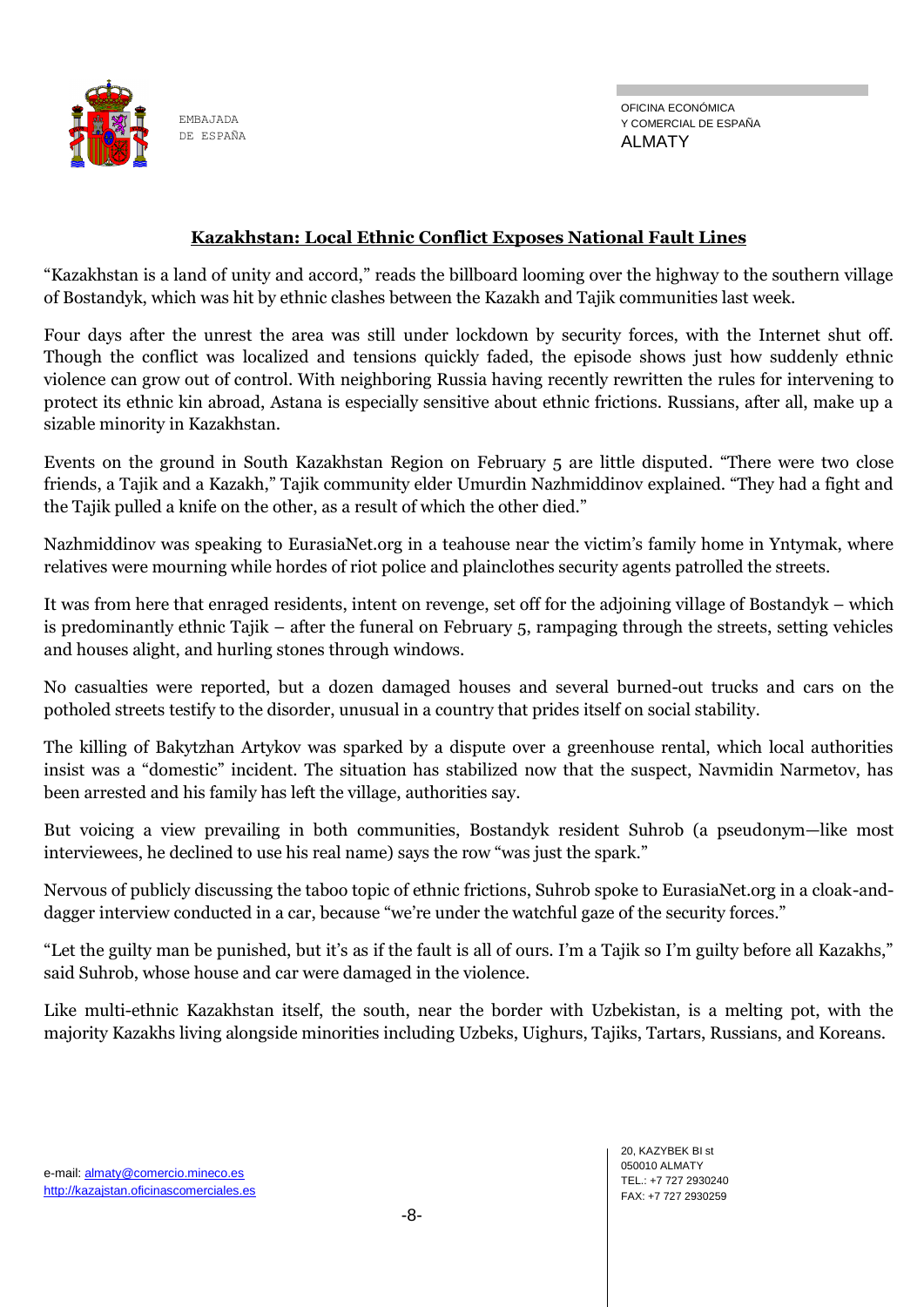

Bostandyk's Tajik community was resettled from Soviet Uzbekistan during administrative gerrymandering in 1954, explained an octogenarian retired teacher attired in a traditional blue velvet robe and skullcap. "Since then we've lived in friendship," he said. "But now we're being called outsiders."

The groups mostly rub along with few visible frictions. Ironically, just last month state TV touted Bostandyk as a model of ethnic harmony. Yet inhabitants agree that when disputes erupt (particularly over agricultural resources in this densely populated region), latent tensions surface, splitting communities along ethnic lines.

"Any domestic, criminal, or economic conflict can quickly grow into an ethnic one," Almaty-based analyst Aidos Sarym told EurasiaNet.org. "And if [the authorities] aren't capable of reacting quickly and effectively, a conflict can quickly escalate into something more terrifying and horrifying."

Kazakhstan has avoided major ethnic clashes of the type that rocked Kyrgyzstan in 2010, although occasional incidents (like a Kazakh-Chechen conflict outside Almaty in 2007, also sparked by a petty incident) reveal simmering tensions.

For President Nursultan Nazarbayev, harmony between Kazakhstan's 140 ethnic groups is "our life-giving oxygen," a cornerstone of his nation-building strategy. This policy is popular with minorities, although Kazakh nationalists complain it is pursued at the expense of the majority—a gripe that carries some traction with ethnic Kazakhs on the ground.

The conflict in Ukraine – especially Moscow's assertion of its self-appointed right to intervene in foreign countries to protect Russian speakers – has sharpened Astana's attention toward interethnic relations.

Kazakhstan is a Kremlin ally, but Moscow's aggressive rhetoric rattles nerves in a country with an ethnic Russian minority of 21 percent nationwide. Ethnic Russians form a majority in some northern towns along Kazakhstan's long border with Russia, where Astana has a close eye on the delicate ethnic balance. (By comparison, Tajiks form 0.2 percent of the national population; 1.2 percent in South Kazakhstan Region.)

Social disorder is rare in Kazakhstan, where significant unrest last erupted during an oil strike in 2011, ending in a fatal crackdown.

In Bostandyk, the authorities are favoring carrot over stick. No arrests have been reported following the unrest, leaving Tajiks who face huge repair bills questioning the Kazakh rioters' apparent impunity.

Officials are conducting outreach efforts to prevent interethnic divisions that would be "hard to heal," said Nazhmiddinov, the elder, and "to stop people from accepting false rumors as true and turning against each other."

To prevent anyone spreading rumors (a criminal offense, punishable by 10 years in jail), the authorities blocked cellphone networks and Internet access as far away as Shymkent – Kazakhstan's third-largest city, 120 kilometers away – angering and inconveniencing locals and spawning wild rumors. Meanwhile, national media have virtually ignored the conflict.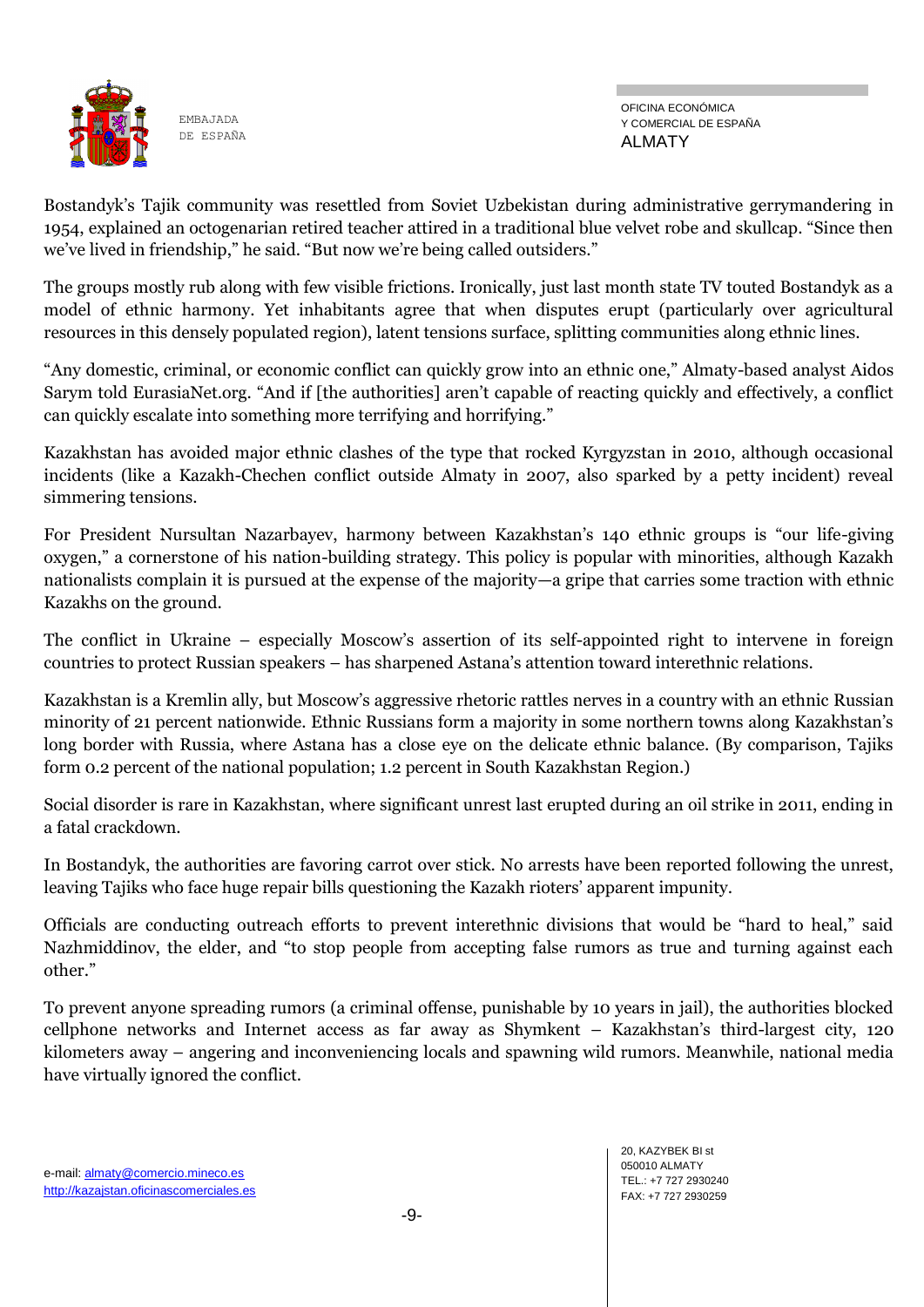

OFICINA ECONÓMICA Y COMERCIAL DE ESPAÑA ALMATY

The "information vacuum" has backfired, said Sarym, the analyst, "undermining trust in the authorities, sewing enmity and distrust between ethnic groups."

In Bostandyk and Yntymak, locals from both communities agree the storm has passed, but have a wary eye on the future.

"We've always lived in peace with the Uzbeks, Tajiks, Russians," said Azamat, a Kazakh born and bred in Bostandyk who had no sympathy for the rioters. "But now, who knows what's around the corner?"

Fuente: eurasianet

## **Steel production in Kazakhstan down 18.6% in January**

ALMATY. Feb 13 (Interfax-Kazakhstan) – In January 2015, Kazakhstan produced 258,220 tonnes of crude steel or a decrease of 18.6% compared with January 2014, the Statistics Committee of the National Economy Ministry said.

In January 2015, the output of flat steel products dropped 2.6% to 197,849 tonnes, production of ferroalloys totaled 148,622 tonnes, 2.1% up from last January.

February 13, 2015, 08:48PM | back

Fuente: Interfax-Kazakhstan

## **Electricity generation in Kazakhstan down 1% in January**

ALMATY. Feb 13 (Interfax-Kazakhstan) – In January 2015, Kazakhstan produced 8.897 billion kWh of electricity or a decrease of 1% compared with last January, the Statistics Committee of the National Economy Ministry said.

February 13, 2015, 08:40PM | back

Fuente: Interfax-Kazakhstan

## **Court extends ex-Karaganda region governor Abdishev's arrest**

KARAGANDA. Feb 13 (Interfax-Kazakhstan) – Kazybekbi district Court No.1 in the city of Karaganda has extended the arrest of Bauyrzhan Abdishev, former governor of Karaganda region, for another two months.

The court spokeswoman said that the investigation with regard to Abdishev was finalized and he will study the material of his criminal case from February 23 until April 23.

Afterwards the case files will be sent to a procecutor's office to indict Abdishev, who still refuses to plead guilty.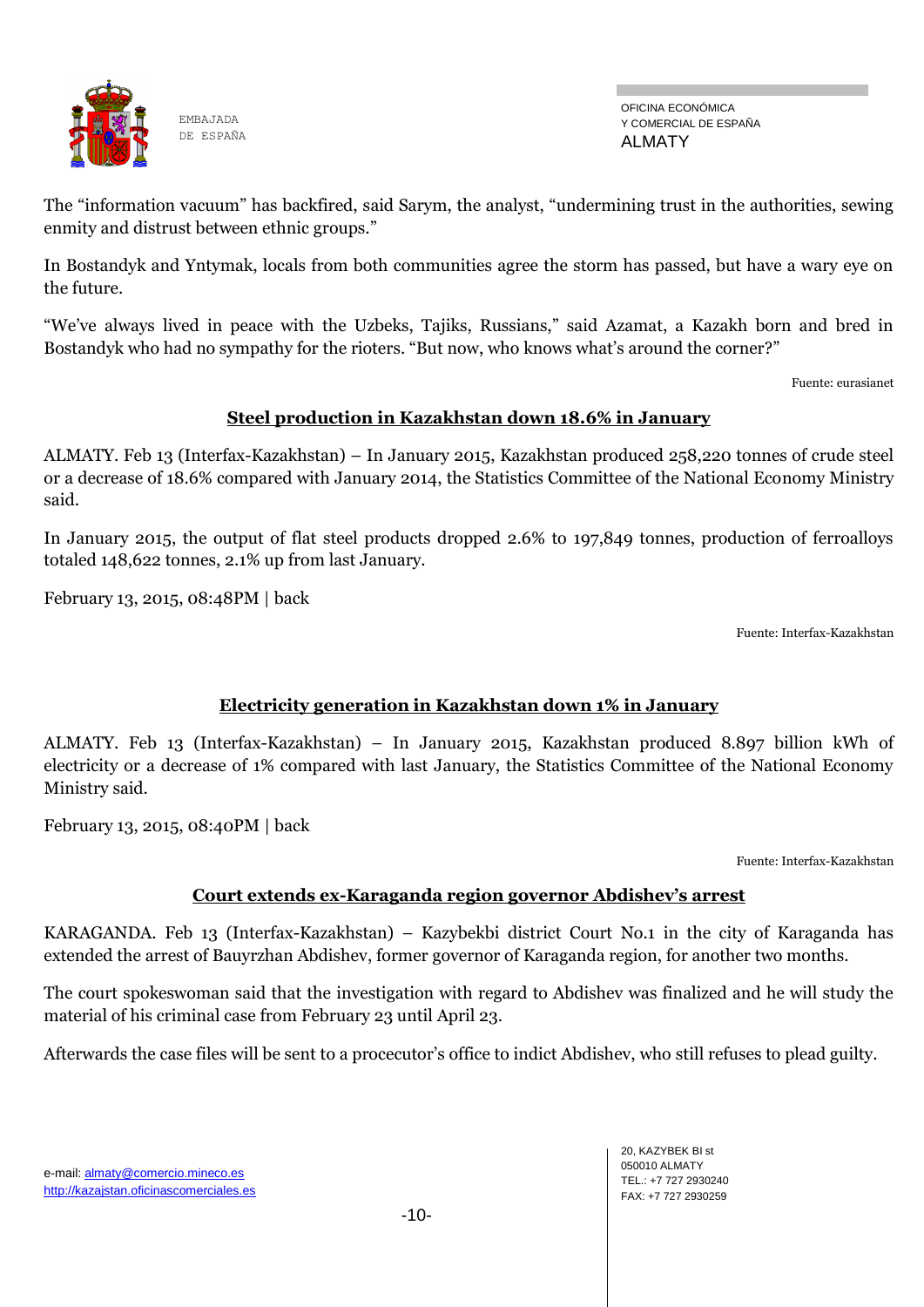

The ex-governor was detained in September last year at his home and arrested; two criminal cases were opened against him over office abuse, his arrest was repeatedly extended.

February 13, 2015, 08:33PM | back

Fuente: Interfax-Kazakhstan

## **Decision on SCO enlargement may be made at Ufa summit - Russian envoy**

MOSCOW. Feb 13 (Interfax) - Hopefully, a decision to enlarge the Shanghai Cooperation Organization (SCO) will be adopted at its next summit in the Russian city of Ufa, the Russian president's Special Representative to the SCO Bakhtiyer Khakimov has said.

"Vigorous work is under way on this matter [SCO enlargement]. We hope that specific decisions will be adopted at the summit in Ufa," he told a press conference in Moscow on Friday.

At their meeting in Ufa, the leaders of SCO member states are expected to confirm the organization's development strategy for the period up to 2025. The document allows the SCO to admit new members.

The SCO is currently considering several membership applications, including Syria's request seeking observer status , Khakimov said.

"Today we have applications from Pakistan, Iran and India seeking full-fledged membership in the SCO. A number of countries have requested observer status. They include Azerbaijan, Armenia, Bangladesh and Nepal.

Recently, we have received a similar request from the Syrian side," he said.

A specialized group established within the SCO is "actively working to formulate a strategy of the organization's development for the period up to 2020," Khakimov said, adding that this document "envisages enlargement."

Russian Foreign Minister Sergei Lavrov said on January 21 that "we will consider the applications of India and Pakistan [for full-fledged membership in the SCO] first. There is rather broad consensus on this matter at the organization."

"Iran has applied for admission to the SCO. I think this is quite realistic, moreover if progress is made in the resolution of the Iranian nuclear program issue, as SCO membership criteria include the absence of any UN sanctions on a candidate state," Lavrov said.

Iran's accession to the SCO has now been put on hold as Tehran faces UN sanctions.

The SCO includes Kazakhstan, Kyrgyzstan, China, Russia, Tajikistan and Uzbekistan. Afghanistan, India, Iran, Mongolia and Pakistan hold observer status, while Belarus, Sri Lanka and Turkey are the organization's dialogue partners.

Fuente: Interfax-Kazakhstan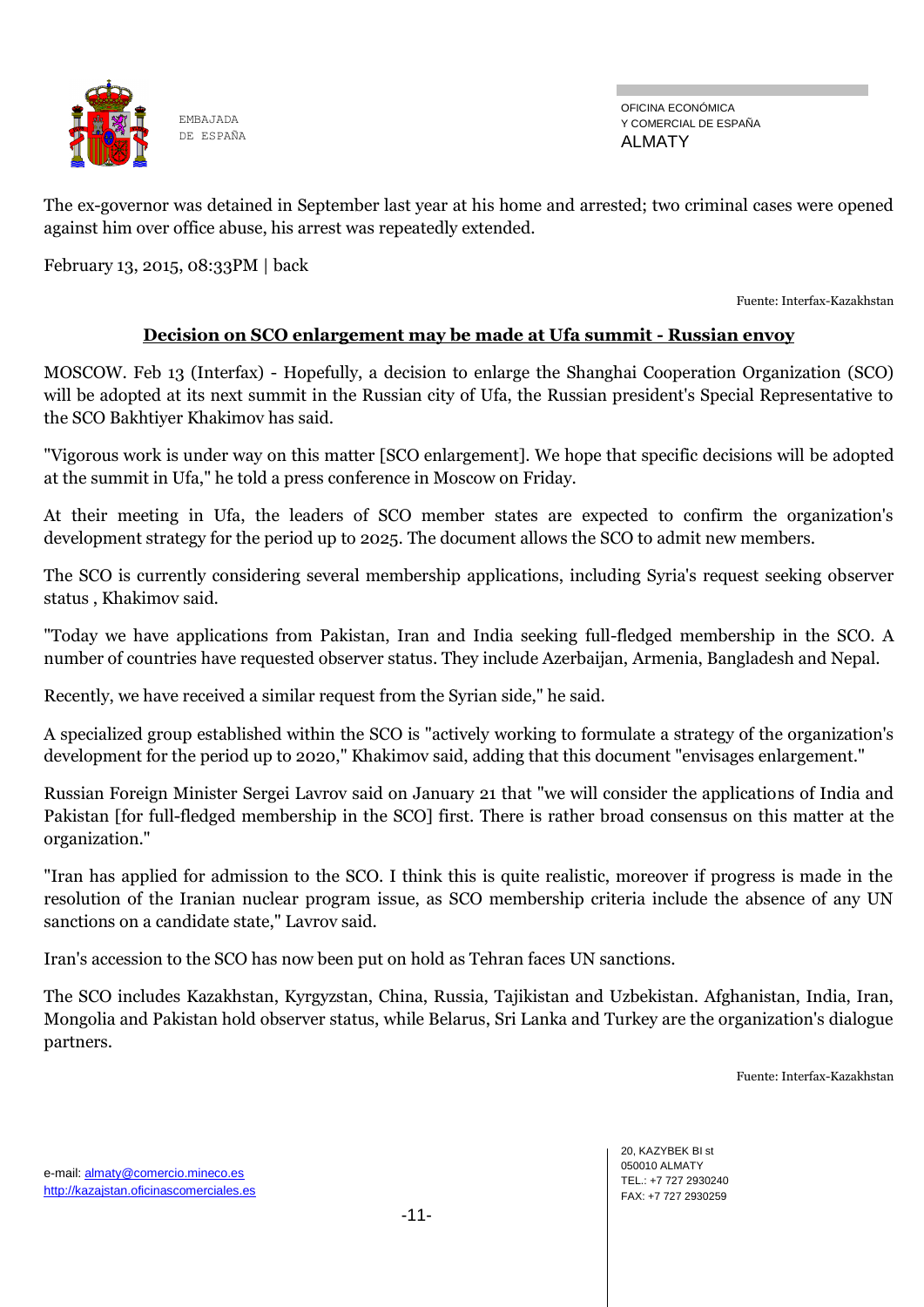

#### **Kazakhstan's construction output down 2.5% in January**

ALMATY. Feb 13 (Interfax-Kazakhstan) – In January 2015, the construction output in Kazakhstan came to 61 billion tenge in value (185.05 tenge/\$1) or a decrease of 2.5% compared with January 2014, the Statistics Department of the Ministry of Economy said.

In January 2015, the volume of construction and erection works dropped by 7.8% compared with January 2014 to amount to 54.5 billion tenge. The volume of overhauls rose 170%, annual repairs – up 30%.

In the reporting month, 2,669 building weres commissioned in Kazakhstan, including 2,526 residential and 143 non-residential buildings.

In January 2015, 30.9 billion tenge was allocated for housing, 1.9% down from last January, while funds spent on the housing sector accounted for 12.4% of total equity investment.

In the reporting period, the main finance source for housing projects were money from individual co-investors totaling 80.6%, the total area of commissioned residential space amounted to 680,700 square m, 1.5% down from last January, including 324,900 square meters, built by individuals.

In January 2015, the average actual construction cost per square m of housing space in apartment blocks totaled 103,500 tenge, while the cost of housing space built by individuals was 59,800 tenge.

The population of Kazakhstan tops 17.3 million people.

February 13, 2015, 08:04PM | back

Fuente: Interfax-Kazakhstan

### **Gasoline output in Kazakhstan up 3.5% in January**

ASTANA. Feb 13 (Interfax-Kazakhstan) – In January 2015, Kazakhstan produced 213,100 tonnes of gasoline, including aviation fuel or an increase of 3.5% compared with January last year, the Statistics Committee of the National Economy Ministry said.

In the reporting month, diesel production edged down 0.4% to 364,400 tonnes, production of heating oil went down by 7.9% to 280,600 tonnes.

February 13, 2015, 07:33PM | back

Fuente: Interfax-Kazakhstan

20, KAZYBEK BI st 050010 ALMATY TEL.: +7 727 2930240 FAX: +7 727 2930259

e-mail: almaty@comercio.mineco.es http://kazajstan.oficinascomerciales.es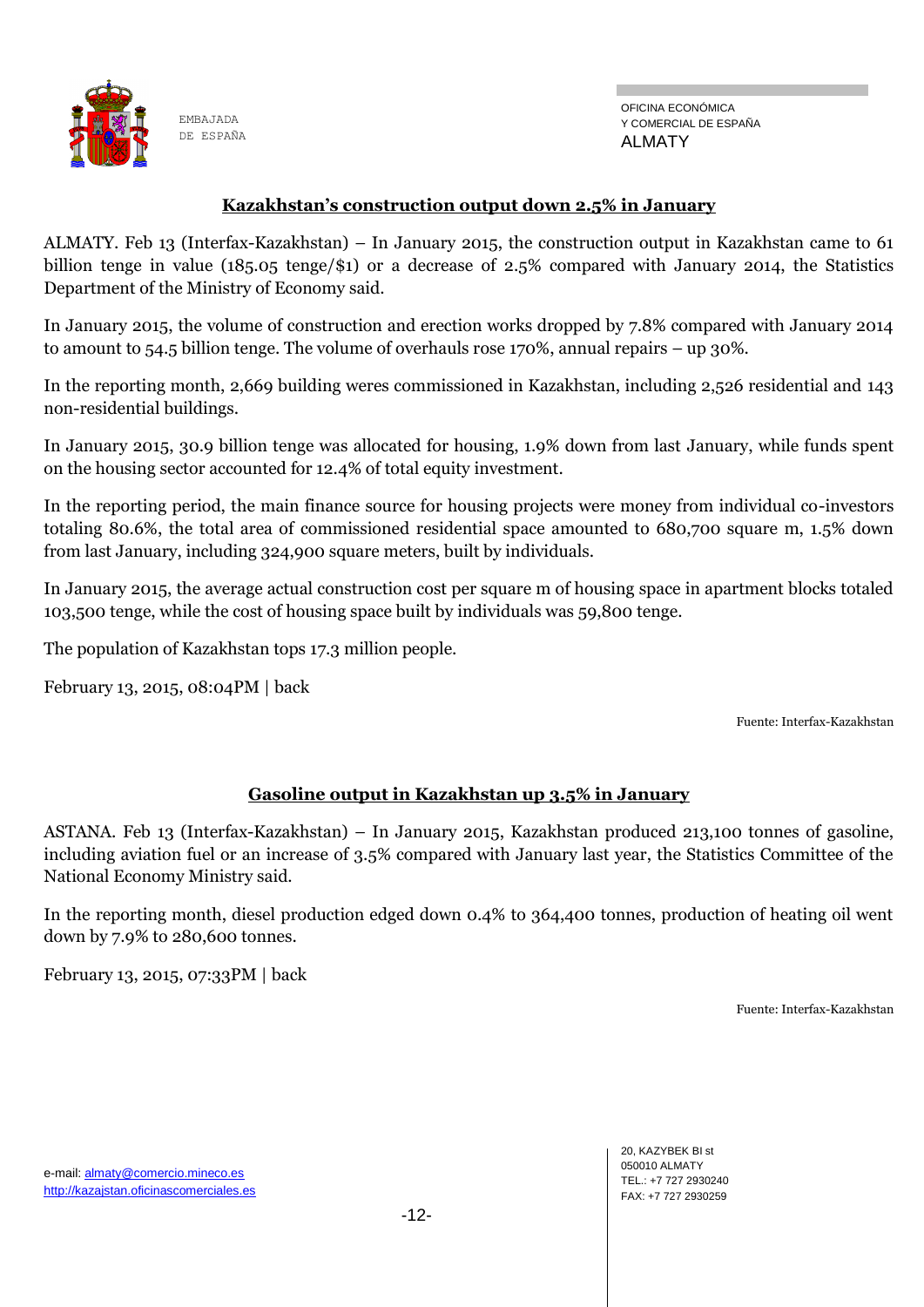

### **Russia's Ufa to host BRICS and SCO summits in July**

MOSCOW. Feb 13 (Interfax) - Ufa, the capital city of Russia's Republic of Bashkortostan, is expected to host a summit of BRICS (Brazil, Russia, India, China and South Africa) on July 8-10, and a summit of the Shanghai Cooperation Organization (SCO) on July 10, the Russian president's Special Representative to the SCO Bakhtiyer Khakimov has said.

"The dates have already been announced: the BRICS summit will be held in Ufa on July 8-10, and the SCO summit in Ufa on July 10. A joint session of these two organizations may take place on July 9," he told a press conference in Moscow on Friday.

February 13, 2015, 07:26PM | back

Fuente: Interfax-Kazakhstan

#### **Ospanov, antimonopoly agency ex-chief, fined 1.1 billon tenge and released from custody**

ASTANA. Feb 13 (Interfax-Kazakhstan) – A court for criminal cases in Astana delivered on Friday a guilty verdict for former chairman of the State Agency for Regulation of Natural Monopolies Murat Ospanov.

Ospanov was fined 1.10106 billion tenge (185.05 tenge/\$1) with confiscation of his personal property, banned for life from holding public office, and released from custody with an undertaking not to leave his permanent place of residence, Court Chairman Erbol Rakhimbekov said reading out the verdict.

Ospanov was found guilty of attempted murder and bribe taking pursuant to Kazakhstan's criminal code.

It was reported earlier that an amount of \$37,000, found at his place of residence, his stake in the real estate with a land plot in Astana, his stake in a land plot pool in the city of Semei, his another stake in an underground parking pool, as well as personal belongings (a watch, mobile handsets etc) were confiscated by the authorities.

During the trial a public prosecutor had asked the court to sentence him to 11 years in prison.

Ospanov was detained on July 1, 2014 on suspicion of receiving a bribe. On July 3, the court sanctioned his arrest. The financial police charged him with taking the \$300,000 bribe in exchange for protection and patronage to a monopoly company.

Fuente: Interfax-Kazakhstan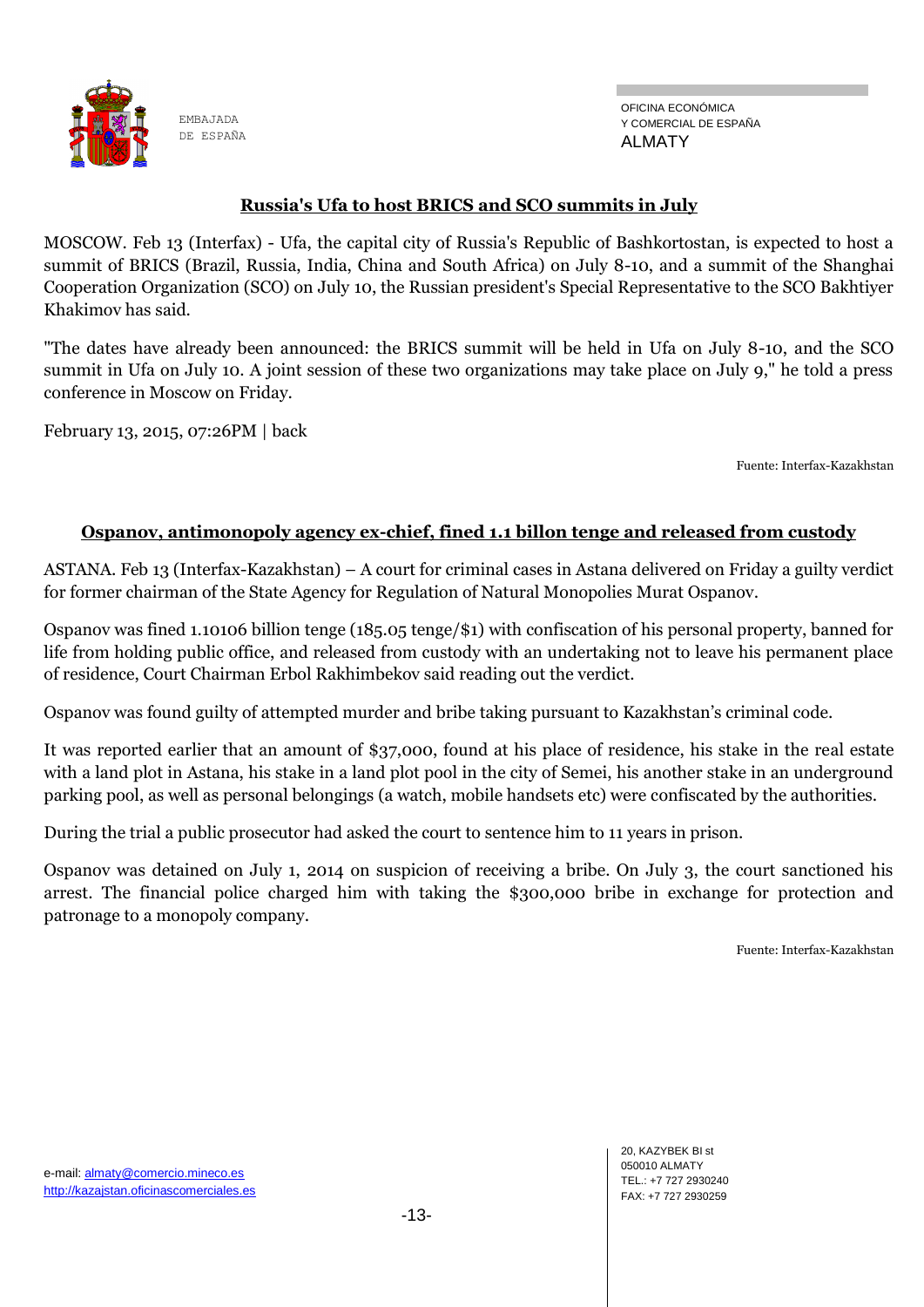

OFICINA ECONÓMICA Y COMERCIAL DE ESPAÑA ALMATY



## **Kyrgyzstan on the brink of energy crisis**

BISHKEK (TCA) — The situation in the energy system of Kyrgyzstan is difficult due to the failure of a transformer unit at the Toktogul hydropower plant (HPP), which led to a 300 MW decrease in the power plant's total capacity of 1,200 MW.

According to the Ministry of Energy and Industry of Kyrgyzstan, the power capacity will continue to decline because of declining water levels in the Toktogul reservoir. By the end of February or in early March the HPP capacity may fall below 700 MW, which is almost twofold decrease.

Last year was very difficult for Kyrgyzstan's energy sector. During the growing season, the volume of water inflow into the reservoir was about 7.2 billion compared to 8.8 billion cubic meters in 2013.

Growth in electricity consumption, water shortage and failure to comply with the limits of electricity consumption have led to an increase in electricity generation at the Toktogul HPP and increased water consumption. On January 1, 2015 there was 9.2 billion cubic meters of water in the Toktogul reservoir, and on February 10  $-$  7.7 billion cubic meters, a 32% decrease compared to this day in 2014.

Kyrgyzstan buys electricity in Kazakhstan to make up for the shortage, Kyrgyz Deputy Prime Minister Valery Dill said. This measure is necessary to save the water in the Toktogul reservoir.

At the same time, the Bishkek thermal electric power plant (TEP) is operating at full capacity of 360 megawatts.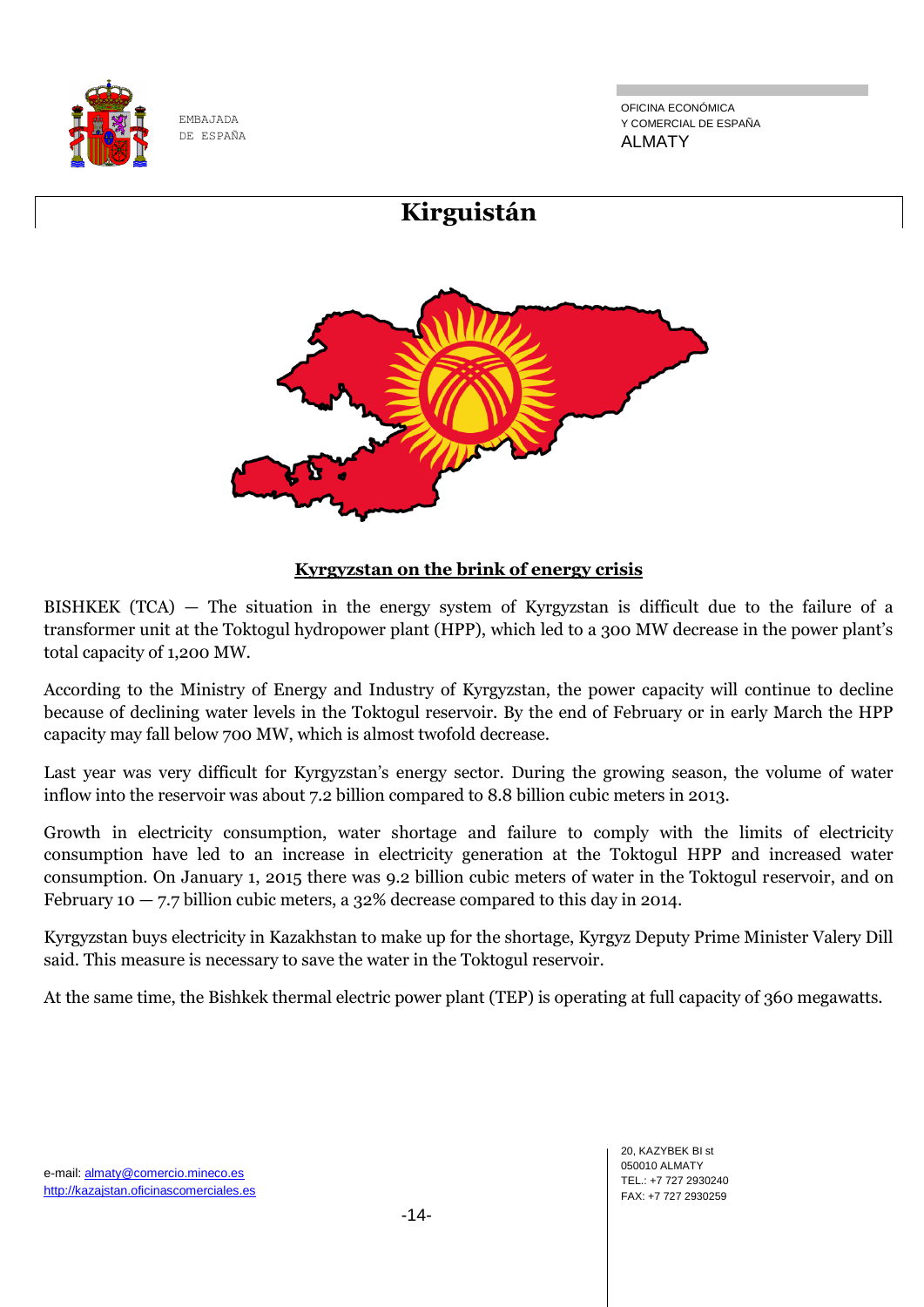

OFICINA ECONÓMICA Y COMERCIAL DE ESPAÑA ALMATY

The current situation has forced the Government to think about increasing the country's power generating capacity. The total available capacity (about 14 billion kilowatt-hours per year) does not satisfy the economy. In recent years, domestic electricity consumption grew by 10% per year. Earlier, Kyrgyzstan exported electricity but now the country has to import it.

Savings

Due to the warm winter, Kyrgyzstan has managed to save electricity this year. In January Bishkek consumed 335.9 million kWh of electricity with the planned 373.2 million kWh. Last month consumers in the Chui oblast saved 14.5% of the electricity and in the Talas oblast - 18.4%.

According to the Energy Ministry, the number of outages has decreased by 6.6% in 2014 compared to 2013. In Bishkek, the number of accidents in electricity networks has decreased by 16%.

No changes

To develop the economy, it is necessary to build new generating facilities and reform the energy sector, said Dill.

The population sees no real progress in the construction of large hydro and thermal power plants as well as in modernization of the Bishkek TEP, Energy Minister Kubanichbek Turdubayev said.

A lot of criticism comes to the ministry about Kambar-Ata-1 and Kambar-Ata-2 HPP projects, as well as about the Upper Naryn HPP cascade, because people see no results.

Upper Naryn HPPs

According to the Upper Naryn HPPs JSC, 2.8 billion rubles will be spent for the construction of the Upper Naryn HPPs cascade in 2015. Construction of two plants for concrete production will start in March. A power line and a 35 kilometer road will also be constructed.

At the public hearing in Naryn, Russia's RusHydro representatives said that construction of the Upper Naryn cascade will not harm the environment. The plan provides for a minimum area of flooding. Permanent sanitary control of water flows through the dam will be conducted during construction works, and after the completion the land will be reclaimed.

20, KAZYBEK BI st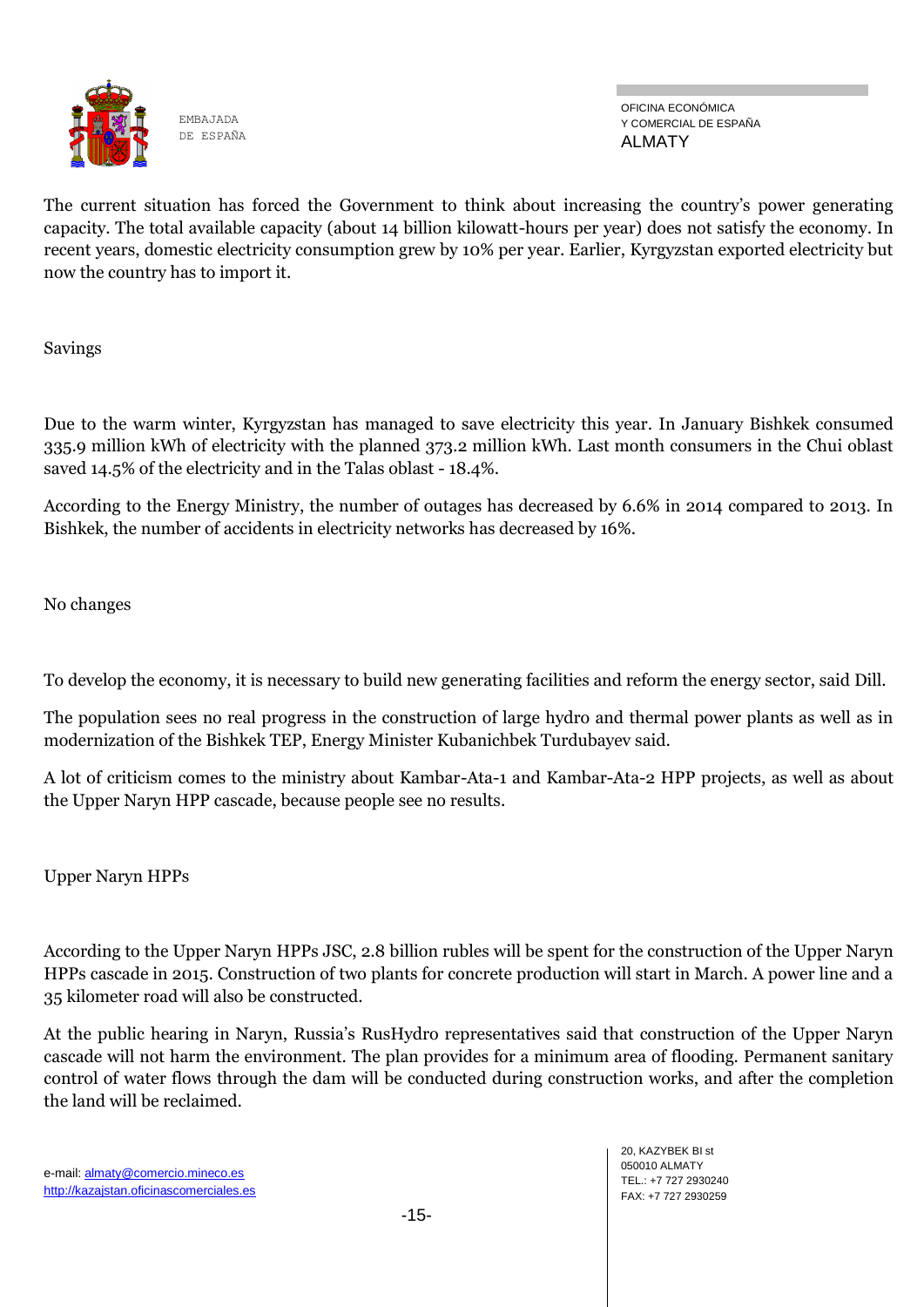

OFICINA ECONÓMICA Y COMERCIAL DE ESPAÑA ALMATY

The Upper Naryn HPPs JSC is a direct operator of the construction of the Upper Naryn HPPs cascade. Shareholding in the company is divided between the RusHydro JSC (Russia) and the Power Plants JSC (Kyrgyzstan).

Small hydropower plants

The Government, in the long-term perspective, is going to increase power generation mainly due to construction of large HPPs and reconstruction of the TEPs in Bishkek and Osh. In the short and medium perspective, construction of small hydropower plants could help cope with the energy crisis in Kyrgyzstan.

Investors are ready to invest in small HPPs if the Government supports them through improved legislation and a favorable investment climate. The Korean Economic Development Fund is ready to invest more than \$100 million in this sector.

Problems hindering the development of small hydropower energy in Kyrgyzstan include the lack of investment guarantees and strategic and long-term vision by the local authorities, and the lack of awareness of the population about the benefits of small HPPs.

Tariffs

Increase in electricity tariffs is inevitable, experts say. Obsolete equipment requires updating. Prices for it are rising, and funding from the state budget is not enough.

Kyrgyzstan has the lowest electricity tariffs in the world. If they rise, people will start saving electricity.

Fuente: Timesca

## **Kyrgyzstan to implement large-scale projects this year**

BISHKEK (TCA) — In the first nine months of 2014, direct foreign investments in Kyrgyzstan saw a decrease to \$443.3 million while capital outflow grew 2.1 percent, Kyrgyzstan Economy Minister Temir Sariyev said at a Government meeting last Friday while presenting a report on the country's economic results for 2014.

In his words, Kyrgyzstan's entry to the Eurasian Economic Union was taking place under difficult geo-political conditions, a crisis in the currency market caused by strengthening US dollar, and an oil price drop.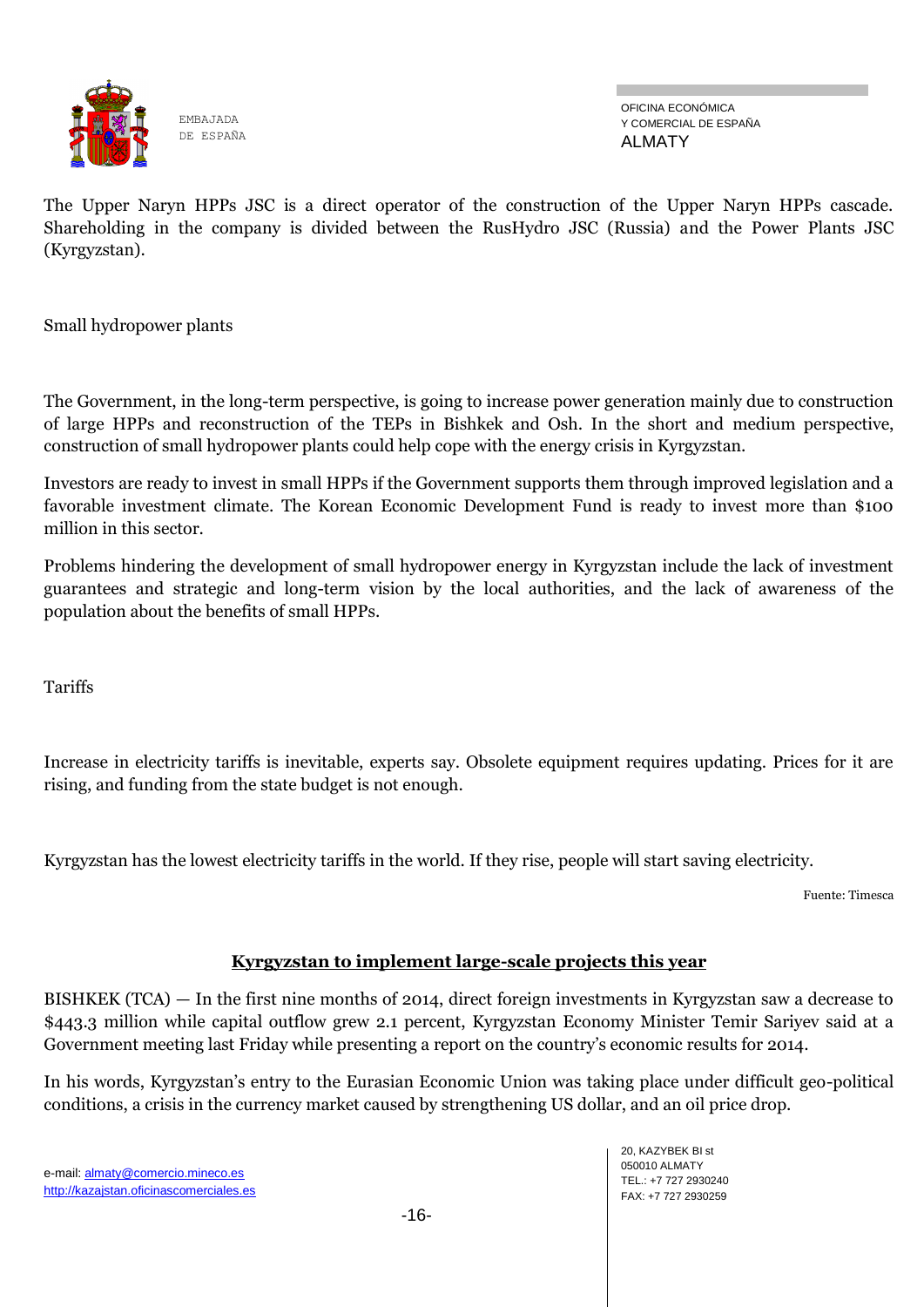

OFICINA ECONÓMICA Y COMERCIAL DE ESPAÑA ALMATY

"Due to the above factors the world economy has seen a trend of slowdown of economic growth, and the macroeconomic situation in Kyrgyzstan remains unstable," the governmental press service quoted Sariyev as saying. "The economy of Kyrgyzstan is the most open economy in the region and is highly dependent on gold production, money remittances from labor migrants, transit trade, and external aid."

According to preliminary estimates of the National Statistics Committee, in 2014 Kyrgyzstan's economic growth was 3.6 percent, due to a growth in the construction and services sectors.

"This year the economic situation will depend on neighboring countries, the exchange rate of the Kyrgyz som, and other economic factors," said Sariyev. "Many countries are revising their macro-economic programs. 2015 is the year of Kyrgyzstan's entry to the Eurasian Economic Union, which entails a number of risks. We are currently considering two options of programs and developing an anti-crisis plan."

This year was announced the Year of Strengthening the Economy in Kyrgyzstan, so, in the minister's words, the year will see implementation of large-scale projects, construction of roads, and holding bids for development of natural resources deposits.

"We have received \$100 million from the Kyrgyz-Russian Fund, and the fund will start working and lending late in March or in early April," the minister said.

Fuente:Timesca

## **Bishkek mayor's office, Chinese company consider investment opportunities to implement municipal projects**

Bishkek (AKIpress) - bishkek\_petunia First vice mayor of Bishkek Zamirbek Malabekov met last week with a delegation of the China's GreenView International (Holding) Limited to consider investment opportunities to implement municipal projects in the city.

The city budget, the vice mayor noticed, fails to allocate the required money for development of the capital. In this regard, attraction of investments is the main direction for Bishkek's development.

The Chinese delegation, in turn, told about the company and expressed interest in cooperation on mutually beneficial terms. "Our goal today is to explore the potential of the city for investment," they said.

The sides agreed to once again organize a working meeting for a detailed study of specific proposals within social housing for citizens.

GreenView International (Holding) Limited represents the largest public construction corporations of China, including China Shandong Economic & Technical Cooperation Group.

Fuente: AkiPress News

20, KAZYBEK BI st 050010 ALMATY TEL.: +7 727 2930240 FAX: +7 727 2930259

e-mail: almaty@comercio.mineco.es http://kazajstan.oficinascomerciales.es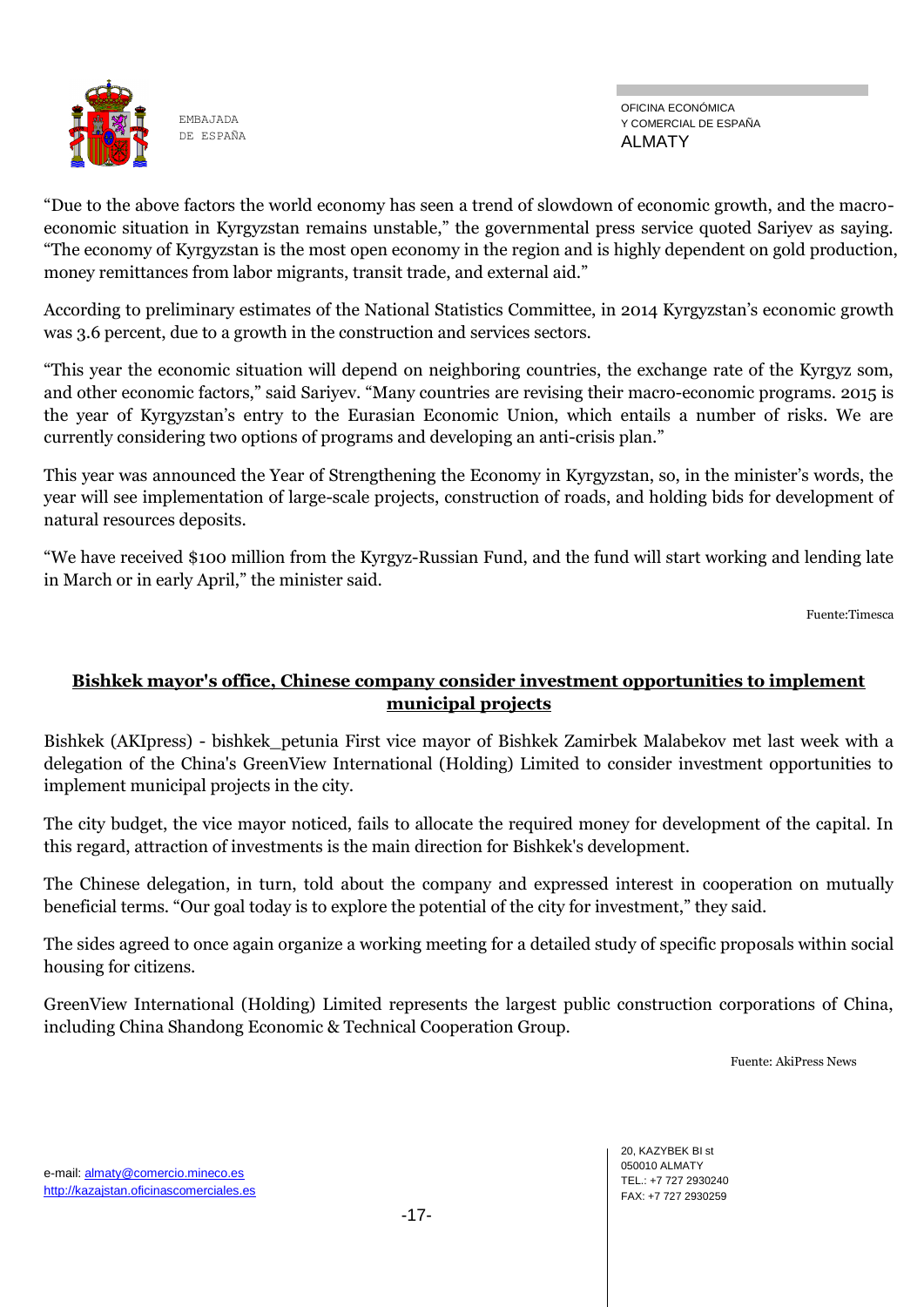

#### **Kyrgyzstan: Russia Has Made "No Real Progress" on Hydropower Promises**

A top official in Kyrgyzstan has grumbled that Russia is far behind schedule implementing billions of dollars of critical hydropower projects in the energy-starved country.

The giant Kambar-Ata 1 hydropower dam and the Upper-Naryn Cascade of four smaller hydropower dams were supposed to be well on their way to completion by now. Moscow and Bishkek signed deals for their construction in August 2012. As part of the package of related agreements, Moscow secured a 15-year extension on its military facilities in the Central Asian country after the current lease expires in 2017.

But according to Kyrgyz Energy Minister Kubanychbek Turdubayev, nothing much is happening. Speaking at a ministry meeting on February 12, in comments carried by Vechernii Bishkek, Turdubayev said:

We have been barraged with criticism over [energy] projects. People can see no real progress in such projects as [the construction of] two Kambar-Ata hydroelectric power plants and the Upper-Naryn Cascade of hydroelectric power plants. It should be admitted that there are serious omissions. Kyrgyzstan's rights have been violated and there is no progress. […]

At about this time last year, Russia's state-owned Inter RAO, responsible for the construction of the 275-meter, 1900MW Kambar-Ata 1 facility – estimated to cost \$3 billion – blamed Kyrgyz officials for holding up the project by not signing important technical documents and allocating the land on which the facility will be built. The Kyrgyz side denied the accusations.

According to Moscow's government-run Sputnik.kg, the land issue is slowing completion of the Upper-Naryn Cascade, a series of smaller hydro facilities dotted along the Naryn River that were originally projected to cost \$727 million. The agency reported on February 14 that Kyrgyzstan had allocated only a sixth of the land needed for the project. Meanwhile, another Russian contractor working for RusHydro, which is involved in the dam projects, hinted to Sputnik that the local community in Naryn Province had issued demands that were difficult to fulfill.

With Kyrgyzstan providing no cash or capital for either project, it would not be a surprise if they are low on the Kremlin's to-do list right now. Since the agreements were signed, Russia has entered a full-blown economic crisis triggered by Western sanctions over its war in Ukraine and the collapse in oil prices.

Moreover, RusHydro's Chairman Evgenny Dod told Russian journalists in December that it is likely the cost for the Upper-Naryn Cascade has jumped. RusHydro had initially thought sourcing equipment from China a cheap option, but the Chinese renminbi gained almost 50 percent against the ruble in 2014, compromising the company's buying power.

Fuente: Eurasianet.org

20, KAZYBEK BI st 050010 ALMATY TEL.: +7 727 2930240 FAX: +7 727 2930259

e-mail: almaty@comercio.mineco.es http://kazajstan.oficinascomerciales.es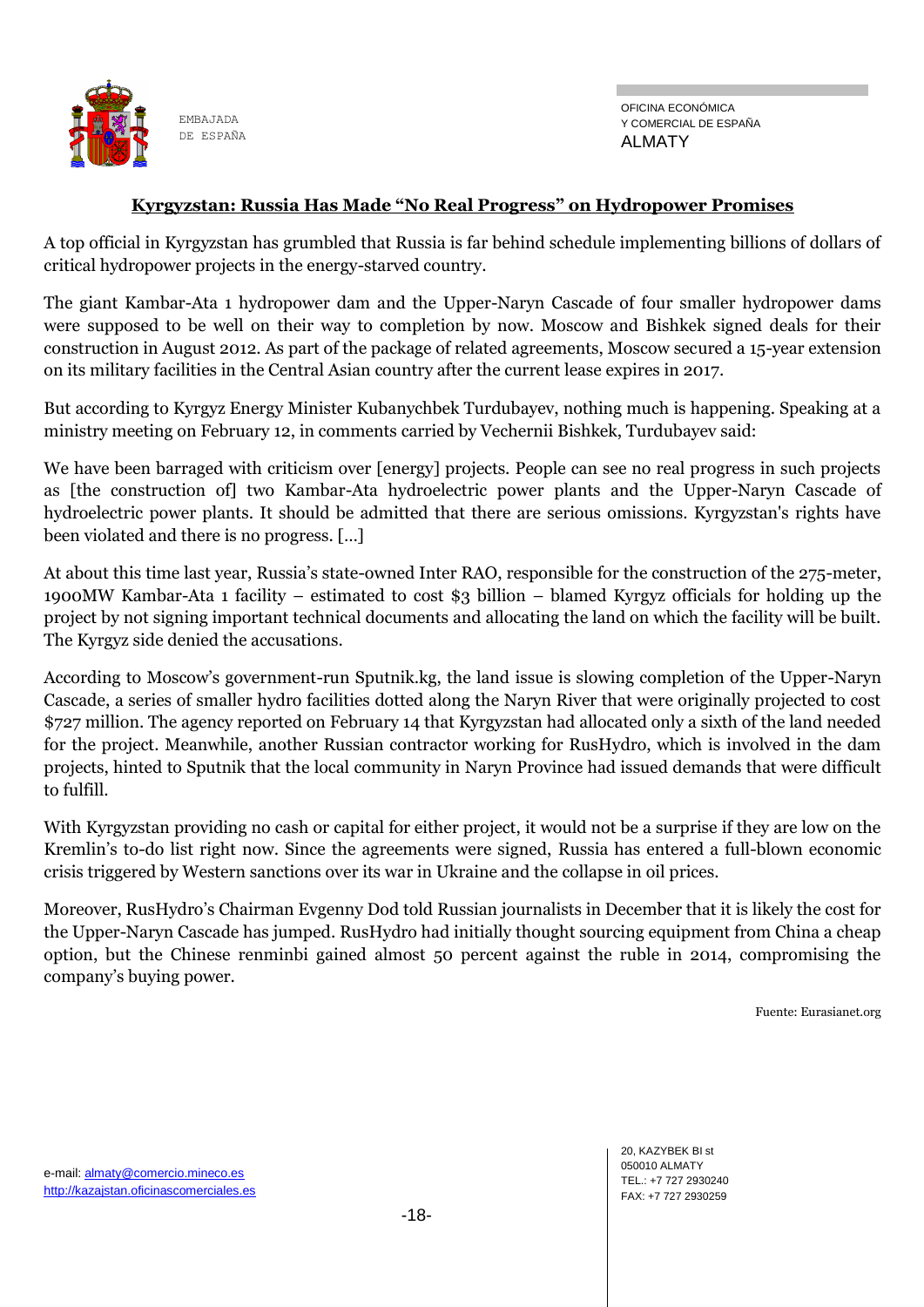

OFICINA ECONÓMICA Y COMERCIAL DE ESPAÑA ALMATY

## **Kyrgyz parliament raises base rate of excise duty on vodka, liqueurs and spirits, brandy, beer, petrol**

Kyrgyz parliament raised the base rate of excise duty on vodka, liqueurs and spirits, brandy, beer, petrol, having approved the amendments to the Tax Code. According to the initiators, thus the conditions for the development of the national economy are created and forming of the single market within the framework of the Eurasian Economic Union, where harmonization of rates of certain taxes is considered as one of the main objectives of formation of interstate integration association.

Fuente: 24kg

## **US wants to expand its engagement in Central Asia — State Department**

BISHKEK (TCA) — Because of the location of Central Asian countries at a crossroads between Asia and Europe and because Central Asia borders on many large countries with whom the United States has important and complicated relationships, the US has an interest in this region, US Deputy Assistant Secretary for Central Asia Daniel Rosenblum said at a telephonic press briefing with journalists from Bishkek, Tashkent, and Astana held in Brussels earlier this week. Rosenblum oversees US policy and diplomatic relations with five Central Asian states — Kazakhstan, Kyrgyzstan, Tajikistan, Turkmenistan, and Uzbekistan.

"We don't want to see the Central Asian countries become safe havens for terrorist groups. So we want to expand our security cooperation to meet threats that we share, transnational threats, terrorism, narcotics trafficking, and we also talked about the emergence of ISIL, the organization of ISIL," the Deputy Assistant Secretary said.

He also said that the US wants to expand its economic engagement, to have more bilateral trade, more investment opportunities, and help build more connectivity within the region, and more connections between Central Asian countries.

He also emphasized that the US wants to "expand and also address our concerns regarding what we call usually the human dimension, supporting efforts to institute reforms, supporting human rights, that that was part of our relationship with each of these countries."

The Deputy Assistant Secretary was asked a question whether none of the US presidents have visited Central Asia because the interest of the United States has dwindled in that regard, and whether in future the Central Asian countries can expect the visit of the President of the United States.

"We hope for more visits at higher levels to Central Asia including Kazakhstan in the future," Mr. Rosenblum said. "I can say that the fact that there hasn't been a presidential visit does not signify weak interest or a lessening of interest in the region. Our presidents always have, as you know, many demands on their time and it can be difficult to arrange such things. But we hope that there will be more such engagement either in the region or in Washington or New York in future months, including this year."

Fuente: Timesca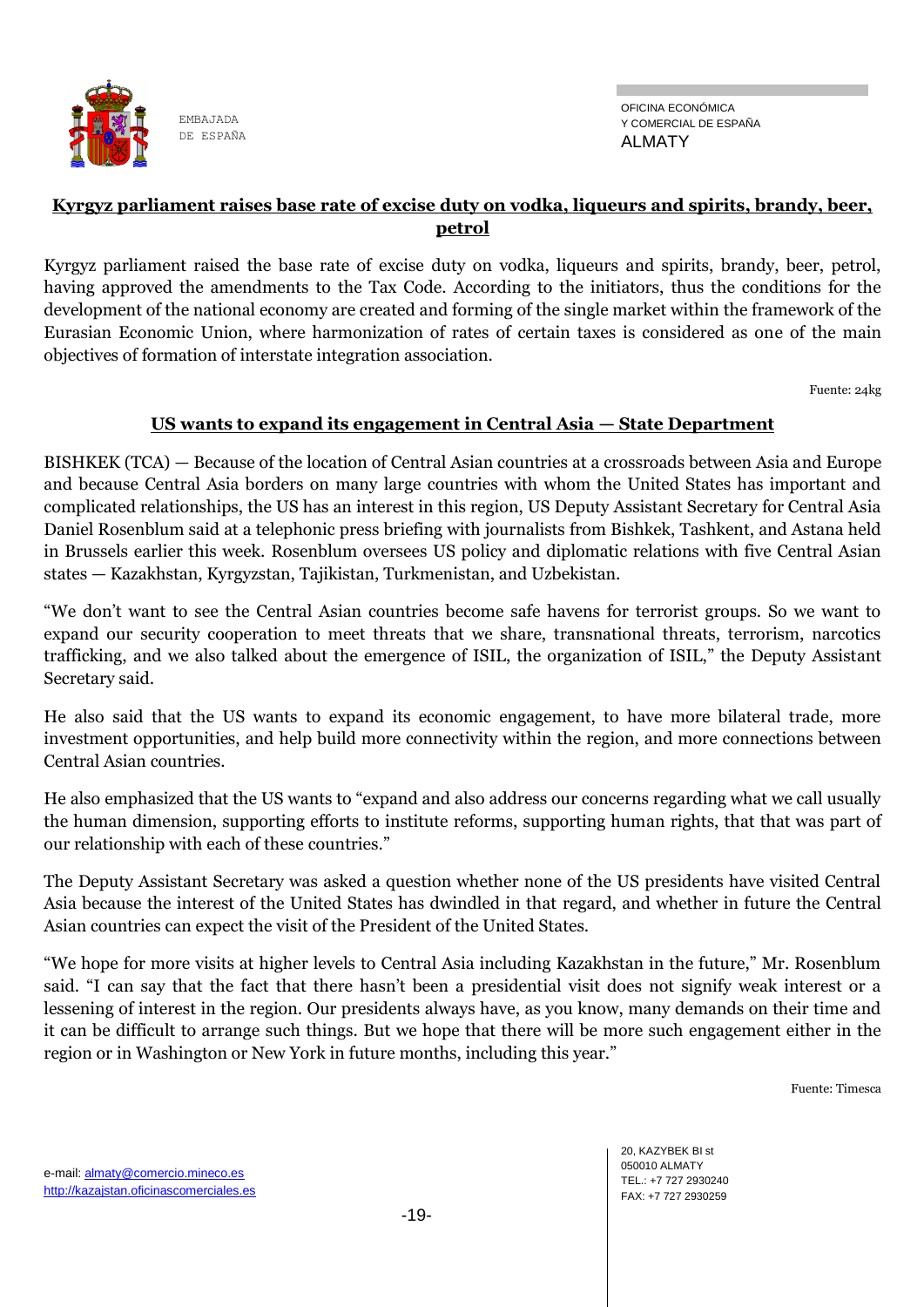

OFICINA ECONÓMICA Y COMERCIAL DE ESPAÑA ALMATY

**College**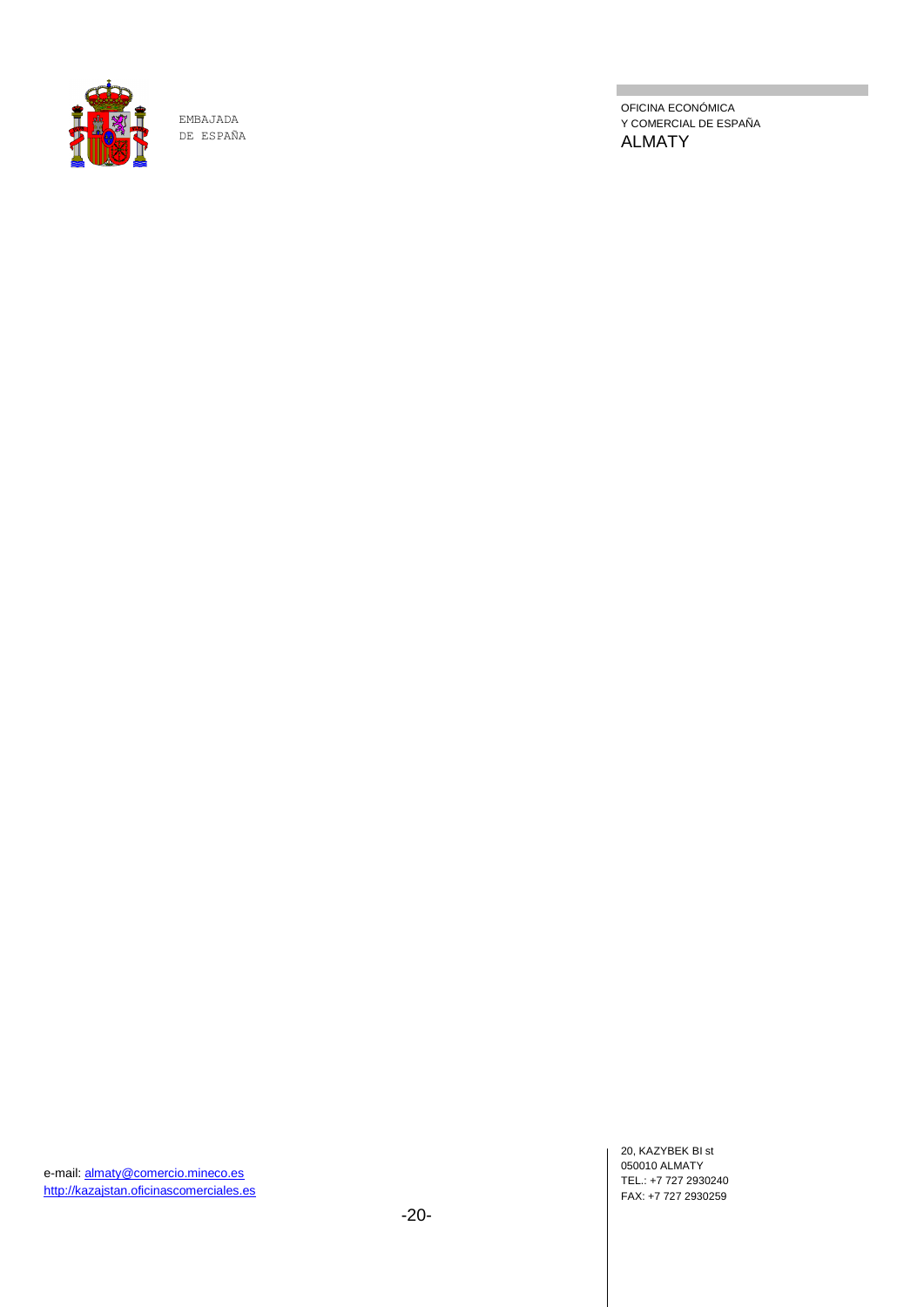

OFICINA ECONÓMICA Y COMERCIAL DE ESPAÑA ALMATY

# **Tayikistán**



## **USAID launches 2015 – 2019 strategy for Central Asia**

DUSHANBE, February 15, 2015, Asia-Plus -- On Thursday February 12, U.S. Ambassador to Tajikistan Susan M. Elliott joined USAID's Regional Mission Director for Central Asia Jonathan Addleton to launch the United States Agency for International Development Strategy for Central Asia for 2015 to 2019.

Usmonali Usmonzoda, Minister of Energy and Water Resources and Jalil Pirizoda, Head of Department of Agriculture and Land Use also participated in the event, demonstrating the Tajik government's commitment to working together to achieve the goals outlined in this new five-year commitment to Tajikistan.

The U.S. Embassy in Dushanbe says that with the launch of this new strategy, USAID will focus on expanding diverse and competitive trade and markets; enhancing regional cooperation on shared energy and water resources; and supporting more effective and inclusive governance institutions. USAID will help the economies of Central Asia become stronger and more resilient, with significantly increased cross-border trade, including with Afghanistan and the broader South Asia region, and increased income-generating opportunities for the poor. Secondly, USAID aims to make the shared issues of water and energy compelling reasons for cooperation, instead of sources of conflict, and achieve more effective and equitable management of these two critical transboundary resources. And finally, USAID will support civil society to advocate for citizens' needs, and improve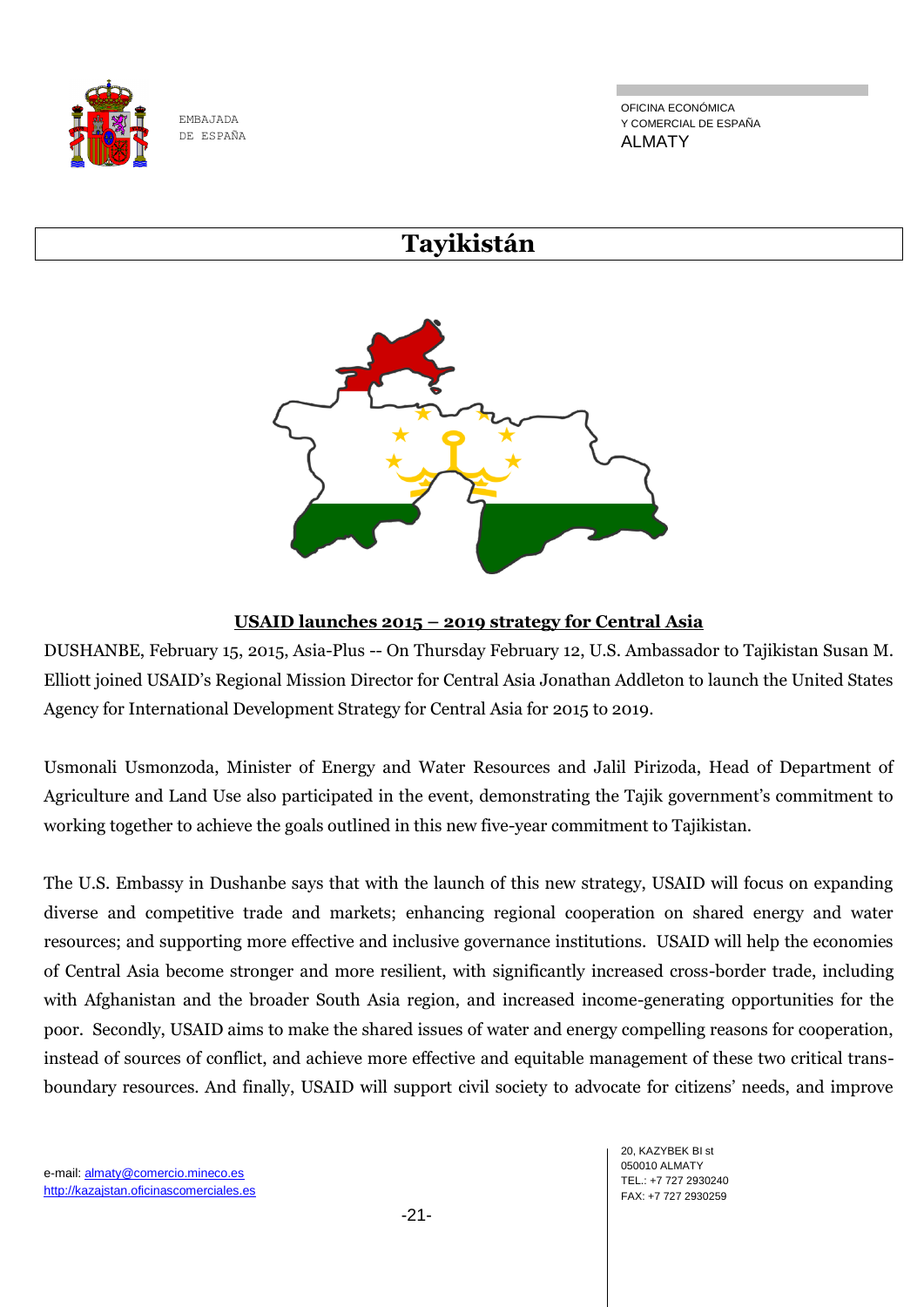

OFICINA ECONÓMICA Y COMERCIAL DE ESPAÑA ALMATY

national and local government abilities to deliver high quality public services that will mitigate health threats and improve literacy.

Ambassador Elliott highlighted the 20 years of successful partnership between the U.S. and Tajikistan and emphasized that Tajikistan has a tremendous role to play in ensuring the regional prosperity and stability of Central Asia. USAID's Regional Mission Director Jonathan Addleton noted that this new strategy ushers in a new period of engagement for the United States in Central Asia.

Since 1992, USAID has partnered with the governments and people of Tajikistan and all of Central Asia to foster prosperous, healthy, and forward looking communities. During this time, USAID invested close to \$2.2 billion in the region. USAID's Central Asia Mission maintains offices in Dushanbe, Almaty, Ashgabat, Astana, and Tashkent, and maintains close ties with USAID's Kyrgyzstan Mission in Bishkek. But, as Mr. Addleton emphasized in his remarks, while USAID has multiple locations, it has one purpose: to enhance regional cooperation and broad-based prosperity in Central Asia.

Fuente: Asia Plus

### **EU awards Louis Berger public finance management contract in Tajikistan**

DUSHANBE (TCA) — The Delegation of the European Union to Tajikistan has selected Louis Berger, a global professional services corporation, for a 5.1 million euro (\$5.8 million) technical assistance contract for public finance management, the company said.

Strengthening public finance management is part of far-reaching political and economic reforms the Tajik government has implemented to support the country's National Development Strategy and Living Standards Improvement Strategy. Both aim to promote overall economic competitiveness and growth, which are in part predicated on Tajikistan's ability to make public services more effective, reliable, transparent, accountable, ethical and professional.

"Development practitioners have long known that a strong public finance system is a key contributor to strong development outcomes, such as improved living standards," said Daphnee Benayoun, director of institutional development at Louis Berger. "Based on our 16 years of experience in Tajikistan, this public finance management project is one of the most significant development interventions the country has undertaken."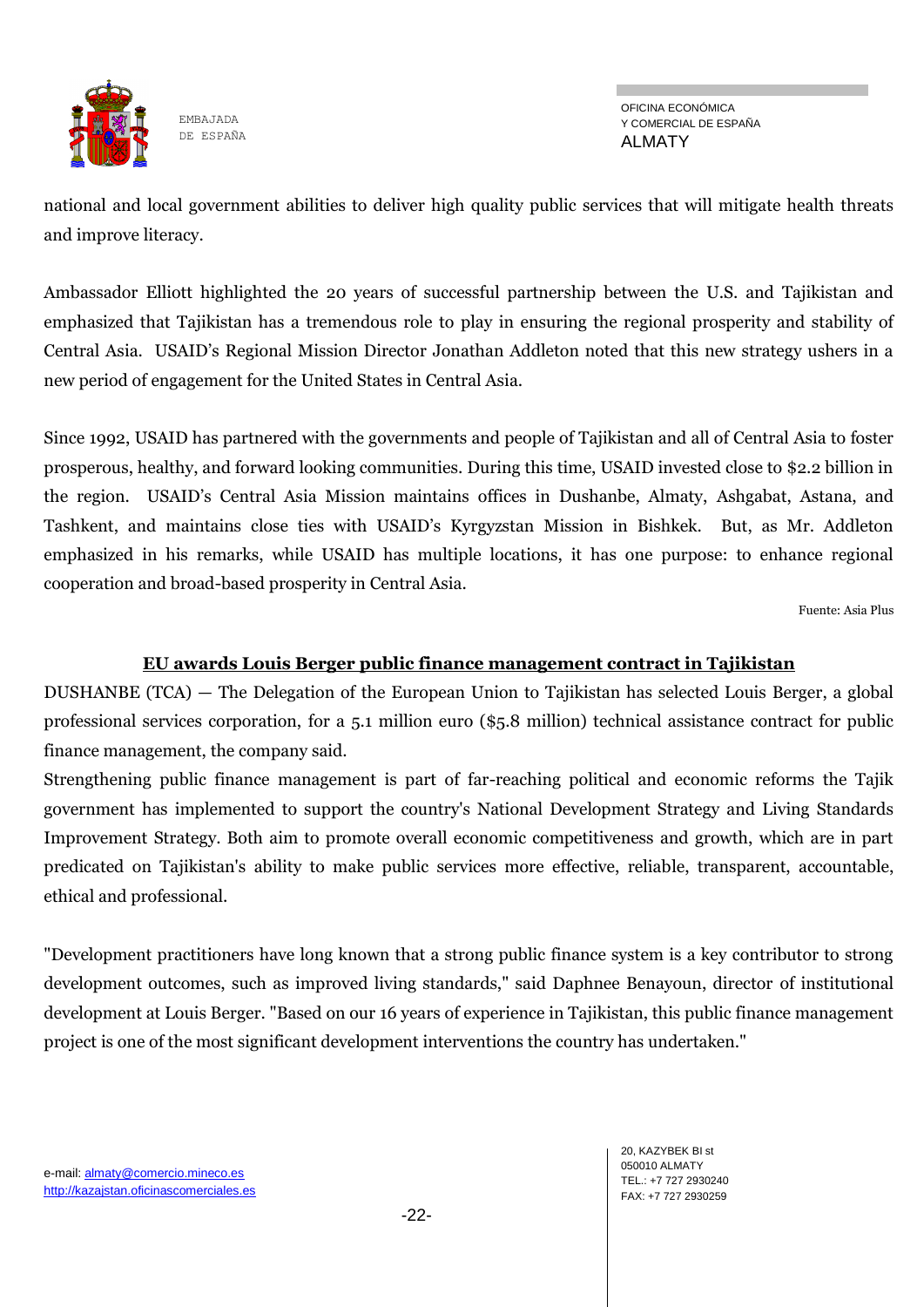

As part of the contract, Louis Berger will help the Tajik Ministry of Finance and the Economic and Financial Institute improve how the country performs macroeconomic modelling, formulates revenue and tax policy and rolls out a medium-term expenditure framework for other governmental institutions. In addition, Louis Berger will help enhance the Ministry of Finance's ability to respond to changes in the economic environment, forecast macroeconomic indicators and make informed decisions on fiscal decentralization.

Louis Berger will also partner with the Tajik Financial and Economic Institute to deliver high quality public financial management education services. Throughout the project implementation, the company will provide training, coaching and knowledge transfer.

Louis Berger has been working in Tajikistan for more than 15 years. The company has supported both the government and the private sector in poverty reduction and in the development of strategic sectors, such as transport, energy, water supply and agriculture.

Fuente:Timesca

## **Three new sports complexes to be built in Khujand this year**

KHUJAND, February 16, 2016, Asia-Plus -- Three new sports complexes are expected to be built in Khujand, the capital of the northern province of Sughd this year.

"A mini football ground as well as gyms at High School # 1 named after Mahmoudkhouja Behbudi and Lyceum # 1 named after Muhammadjon Osimi will be constructed this year," Mahmoudjon Dadoboyev, a spokesman for the Khujand mayor's office, told Asia-Plus in an interview.

The mini football ground will be built at Children's Sports School # 1 and the construction budget for this project is reportedly 300,000 somoni.

Projects for construction of the gyms cost 800,000 somoni each, Dadoboyev said.

According to him, Khujand Mayor Rajabboy Ahmadzoda asked builders to complete the sports complexes ahead of beginning of the new school year.

Fuente: Asia Plus